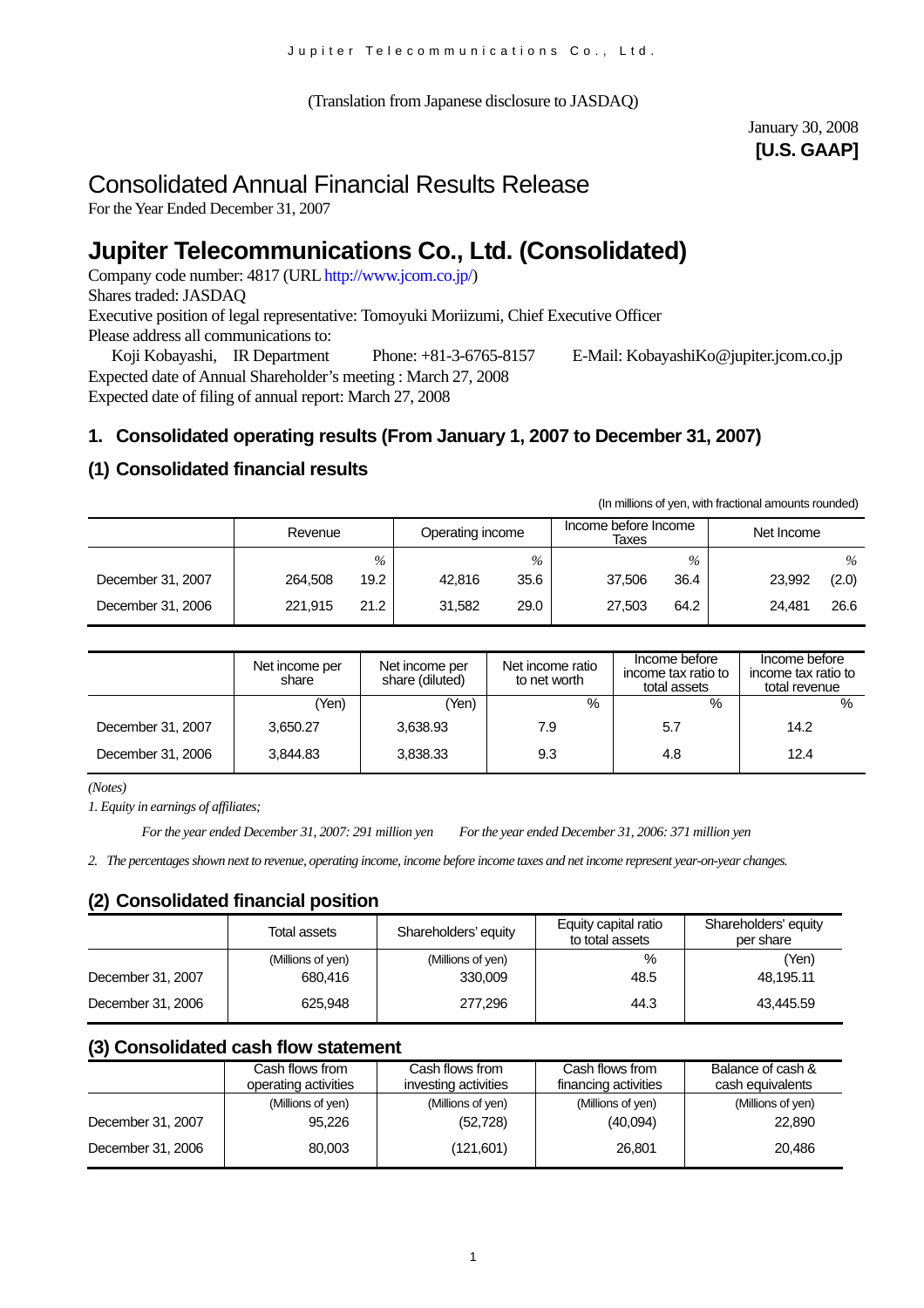#### **2. Dividend information**

|                                 | Annual cash dividends per<br>share<br>Year-end | Total amount of annual<br>cash dividends | Dividends payout ratio | Total amount of<br>dividends ratio to<br>shareholders' equity |
|---------------------------------|------------------------------------------------|------------------------------------------|------------------------|---------------------------------------------------------------|
|                                 | Yen                                            | Million yen l                            |                        |                                                               |
| December 31, 2006               | 0.00                                           |                                          |                        |                                                               |
| December 31, 2007               | 0.00                                           |                                          |                        |                                                               |
| December 31, 2008<br>(forecast) |                                                |                                          |                        |                                                               |

#### **3. Consolidated forecasts for December 2008 term (from January 1, 2008 to December 31, 2008)**

|        | Revenue           |         | Operating income  |        | Income before<br>income taxes |      | Net income        |         | Net income<br>per share |  |
|--------|-------------------|---------|-------------------|--------|-------------------------------|------|-------------------|---------|-------------------------|--|
|        | (Millions of ven) | $(\% )$ | (Millions of yen) | $(\%)$ | (Millions of ven)             | (%)  | (Millions of ven) | $(\% )$ | (Yen)                   |  |
| Annual | 295.000           | 11.5    | 50,000            | 16.8   | 45.000                        | 20.0 | 27,000            | 12.5    | 4.107.94                |  |

*(Notes)*

*1. The percentages shown next to revenue, operating income, income before income taxes and net income represent year-on-year changes* 

#### **4. Other information**

(1) Change of material subsidiaries : None

#### (2) Change of accounting policy

- *1. Change in accounting methods in accordance with change in accounting policy : None*
- *2. Change in accounting methods other than above : None*

#### (3) Outstanding shares

*1. Number of issued shares at end of term (consolidated): As of December 31, 2007: 6,927,357 shares As of December 31, 2006: 6,382,611 shares 2 Number of treasury stock: As of December 31, 2007: 80,000 shares As of December 31, 2006: 0 shares* 

*(note) Regarding number of shares basis of per share data, please refer to page 24.*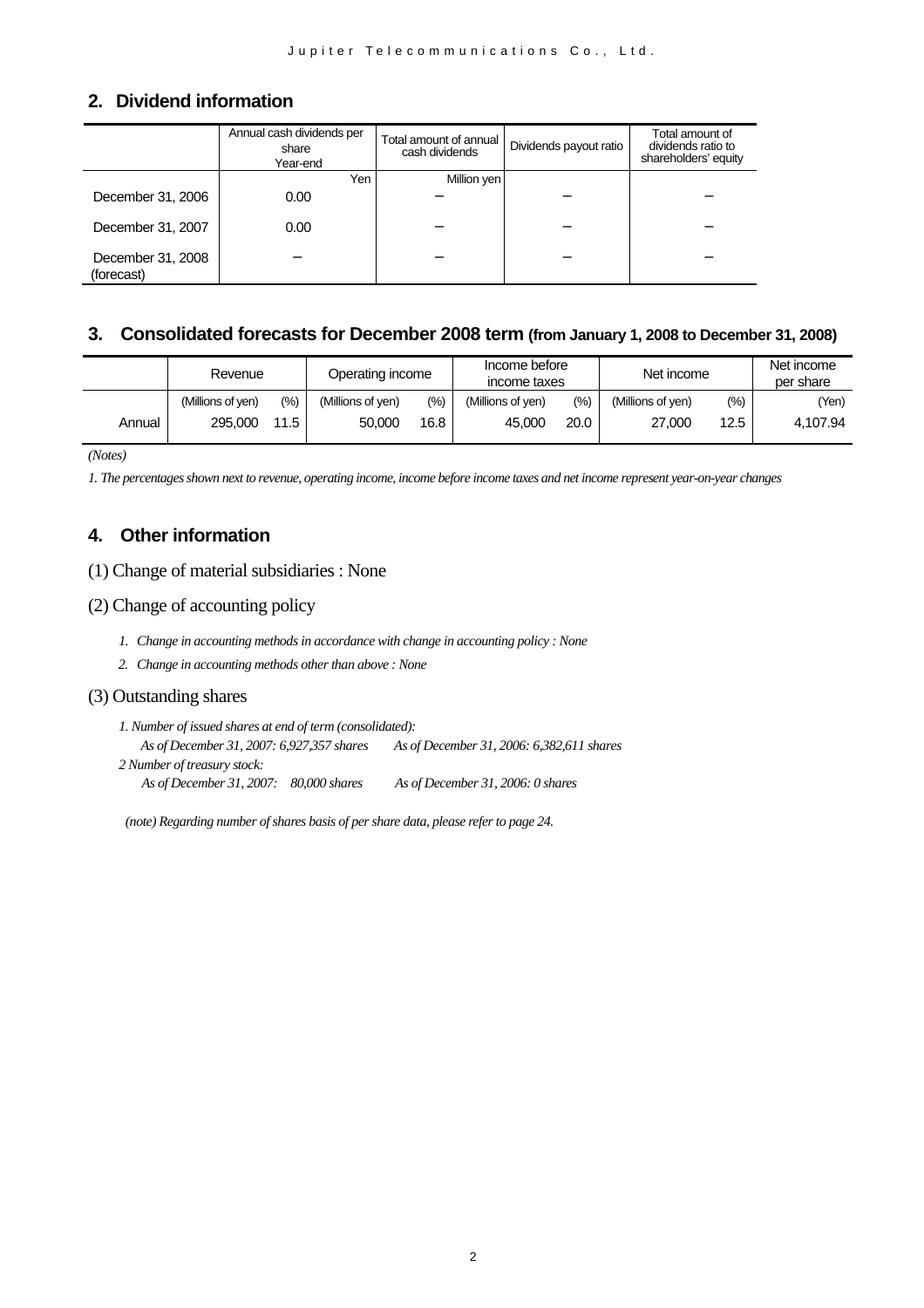# **(Ref) Parent Company Only [JAPANESE GAAP]**

# **1. Operating results (From January 1, 2007 to December 31, 2007)**

| <b>Financial results</b> |                 | (In millions of yen, with fractional amounts rounded) |                 |                |  |  |
|--------------------------|-----------------|-------------------------------------------------------|-----------------|----------------|--|--|
|                          | Revenue         | Operating income                                      | Ordinary income | Net Income     |  |  |
|                          | $\%$            | $\%$                                                  | $\%$            | $\%$           |  |  |
| December 31, 2007        | 107.807<br>7.5  | 88.3<br>8.147                                         | 30.7<br>8.656   | 6.327<br>(2.4) |  |  |
| December 31, 2006        | 33.7<br>100.288 | 4.326 242.2                                           | 214.2<br>6.625  | 6.482          |  |  |

|                   | Net income per share | Net income per share<br>(diluted) |
|-------------------|----------------------|-----------------------------------|
|                   | (yen)                | (ven)                             |
| December 31, 2007 | 962.71               | 959.72                            |
| December 31, 2006 | 1,018.01             | 1,016.29                          |

*The percentages shown next to revenue, operating income, ordinary income and net income represent year-on-year changes.*

Total assets Net assets Equity capital ratio to total assets Net assets per share (Millions of yen) (Millions of yen) (%) (Yen) December 31, 2007 | 427,146 | 246,458 | 57.7 | 35,991.30 December 31, 2006 374,352 193,155 1.6 51.6 30,262.71

*(Notes) Stockholders' equity As of December 31, 2007 ¥246,444 million As of December 31, 2006 ¥193,155 million*

(Cautionary note regarding future-related information)

The forecasts contained in this report have been prepared on the basis of information that is currently available. Because such estimates are inherently very uncertain, actual results may differ from the forecasts. The Company does not guarantee that it will achieve these estimated results and advises readers to refrain from depending solely on these forecasts. Readers should also note that the Company is under no obligation to revise this information on a regular basis.

**(2) Financial position** (In millions of yen, with fractional amounts rounded)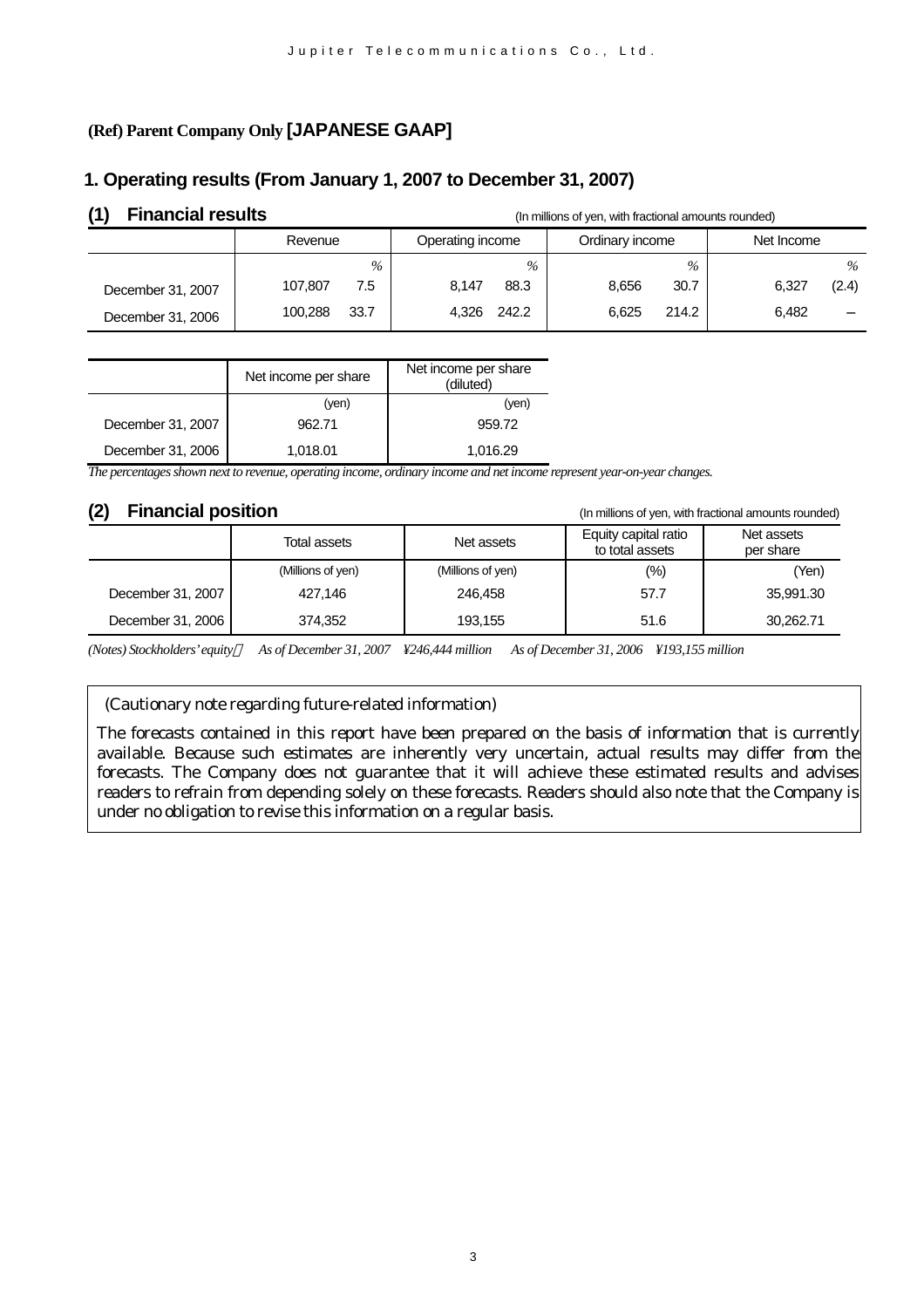### **I. Business Results**

### **(1) Analysis of Business Results**

The Jupiter Telecommunications Co., Ltd. (the Company) s consolidated group (the J:COM Group, its consolidated subsidiaries, and equity-method affiliate) positioned this fiscal year as one for cementing the foundations for sustainable growth, and steadily moved forward with its Volume plus Value growth strategy. Furthermore, on September 1, 2007, the J:COM Group acquired interests in various thematic channels through its merger with Jupiter TV Co., Ltd. (JTV), thereby making the J:COM Group the largest multiple channel operator in Japan. This allows the J:COM Group to provide the multi-channel market with integrated services ranging from the content creation and the supply of programs to program distribution for customers.

The status of various efforts to implement its growth strategy is as follows:

#### 1. Volume strategy

In addition to direct sales representative, the J:COM Group increased its emphasis on strategic sales channels targeting potential customers where higher growth is forecasted. Notably, subscriber numbers have been increasing steadily, in part as a result of i) promoting bulk contracts for multiple dwelling units (MDUs), which convert MDUs into a stable revenue source and ii) agency sales by the regional volume retailers, real-estate companies and stores that play the role of wholesale distributing agents for the J:COM Group's broadband services.

The J:COM Group continues to seek equity-based alliances and acquire cable television companies. One result will be the January 2008 acquisition of a controlling interest in Kyoto Cable Communications Co., Ltd. (KCC), which the Company initially acquired a 46.6% interest in November 2007 and treated under the equity method of accounting for the remainder of 2007. As a result of this additional step acquisition, KCC will become a consolidated subsidiary from January 2008.

Furthermore, [the CATV operation business of Kobe City Development & Management](http://www.jcom.co.jp/ir/en/news/2007/_15936.html) [Foundation will be transferred to J:COM Kobe-Ashiya, at the end of February 2008. As a](http://www.jcom.co.jp/ir/en/news/2007/_15936.html)  [result, the operations of such CATV business will be consolidated in the Company's results](http://www.jcom.co.jp/ir/en/news/2007/_15936.html) [from February 2008.](http://www.jcom.co.jp/ir/en/news/2007/_15936.html) 

### 2. Value strategy

To increase the average monthly revenue per unit (ARPU), the J:COM Group is moving forward with increasing the number of services offered per subscribing household (bundle ratio) and enhancing the added value of existing services.

In the area of cable television services, the J:COM Group strengthened its lineup of digital services by introducing a total of seven new channels, including basic and premium channels. The Company is also moving forward with the shift to high-definition (HD) broadcasting. The conversion of one standard definition (SD) channel to HD and the addition of an HD channel to its original SD channel has increased the ratio of HD channels to total channels offered (including terrestrial digital broadcasting and broadcasting satellite digital broadcasting) to 25%.

In fiscal 2006, the J:COM Group introduced its digital video recording service (HDR) using a set-top box that enables recording of HD broadcasts to an internal hard disk drive. This service enables up to 20 hours of internal hard disk drive recording of terrestrial, broadcasting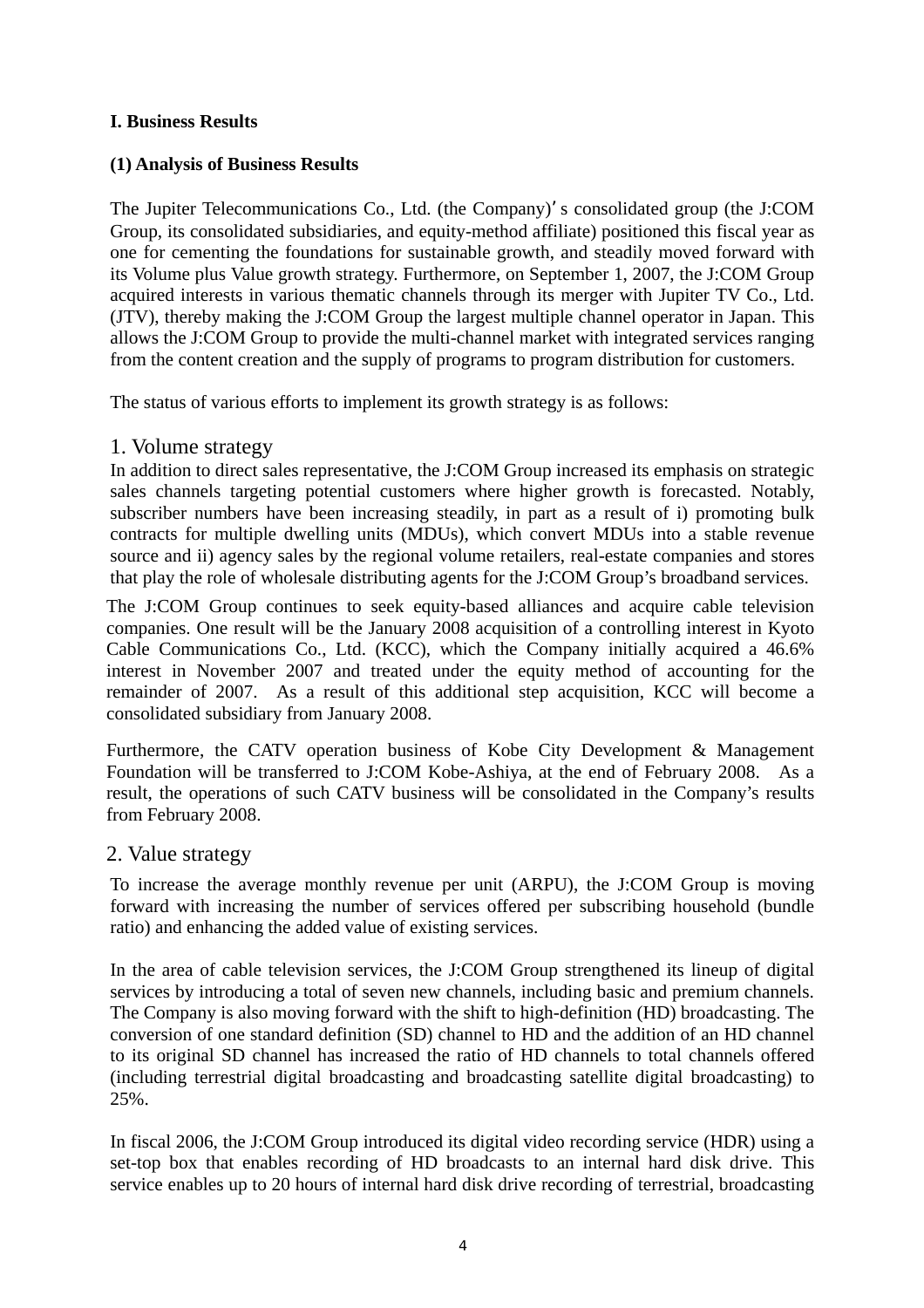satellite, and cable television digital programming in its original HD quality. Other features include the ability to record one program while watching another or record two programs at the same time. The HDR has become popular for its features and its perceived cost / performance ratio to users. In addition, the continued expansion of the HDR service is driving increases in ARPU. As of the end of December 31, 2007 J:COM had received 254 thousand requests for subscription to HDR service.

Due in part to the success of the HDR service, the cable television digital migration rate (the percentage of CATV subscribing households who have digital CATV service) as of the end of the year ended December 31, 2007 was 67%, an increase from 52% as of December 31 2006.

In the area of high-speed Internet access services, the J:COM Group introduced J:COM NET Ultra 160Mbps, a super high-speed Internet service for single dwelling units and small-scale MDUs at most of its system operators in the Kansai region in September 2007, and one system operator in the Kanto region (former J:COM Setamachi Co., Ltd.) in October 2007.

J:COM NET Ultra 160Mbps uses existing cable network technology, and is intended to heighten customer satisfaction and compete with fiber to the home (FTTH). Customer response has been strong, and this service is expected to be further launched in 2008 to the remainder of the J:COM Group managed system operators.

# 3. New businesses

The J:COM Group entered the advertising media business, for the purpose of diversifying income sources, utilizing the customer base built through its existing businesses and the diverse media resources of the J:COM Group (community channels, video on demand services (VOD), programming information guide, magazines, etc.). One step in this was the July 2007 acquisition of Recruit Visual Communications Co., Ltd. (renamed Jupiter Visual Communications, Co., Ltd.), formerly a wholly owned subsidiary of Recruit Co., Ltd. Further, in September 2007, Dentsu Inc. took a capital position in Jupiter Visual Communications, and joint development of new advertising media and methods commenced.

4. Moving forward with the new Content Strategy, created in response to the merger with JTV

As a result of the merger with JTV, the Company became Japan's largest multi-channel operator (MCO). As a MCO, the Company develops, manages and distributes pay television services through various distribution infrastructures, principally cable and direct-to-home satellite service providers. As of December 31, 2007, the J:COM Group owned four channels through wholly or majority owned subsidiaries and had investments ranging from 10% to 50% in ten additional channels. Each channel is either number one in their genre or has the potential to become number one in the number of households with service available and essential channels to composite a wide variety of channels**.** The J:COM Group's majority owned channels are Japan's largest foreign movie channel (*Movie Plus*), Japan's largest golf dedicated channel (*Golf Network*), a women's entertainment channel (*LaLa TV*) and a new channel which is planned to launch in April 2008 (*Channel Ginga)*. Channels in which the J:COM Group holds investments include four sports channels owned by J SPORTS Broadcasting Corporation, and a documentary program channel (*Discovery Channel*) and an animal entertainment channel (*Animal Planet*).

In order to improve demand for multi-channel services, the J:COM Group seeks to develop higher quality channels through maximizing use of our management resources such as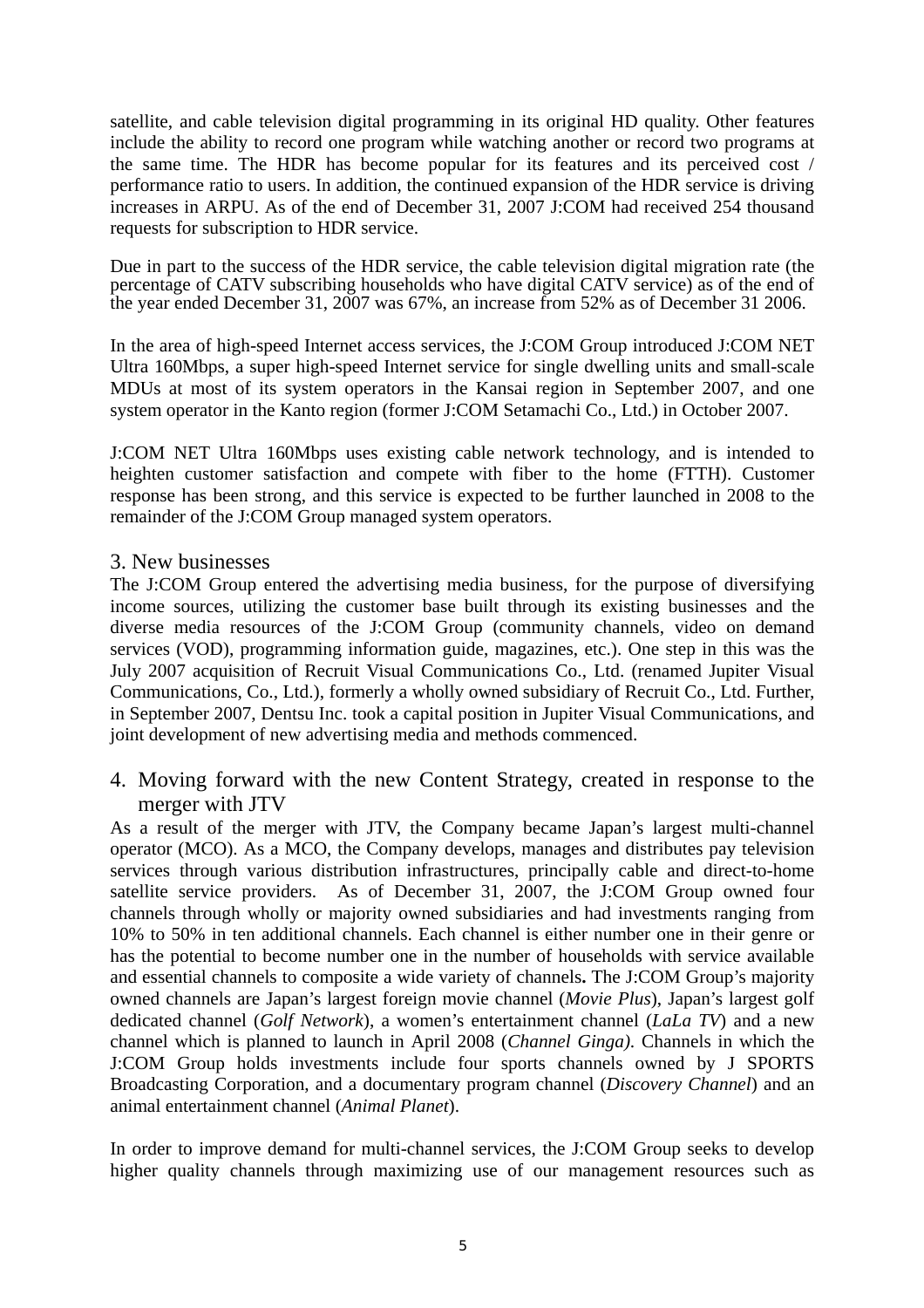customer base and sales systems which make it possible for us to understand directly the needs of customers by this merger. One of the first measures taken was the establishment of Channel Ginga Co., Ltd. (Channel Ginga), a new channel operator, on November 29, 2007. Channel Ginga is scheduled to begin broadcasting 24 hours a day in HD format, featuring a comprehensive selection of foreign and Japanese documentaries, travel shows, history and art, television dramas, period plays, entertainment, and many more genres. The programming comes mainly from the Japan Broadcasting Corporation (NHK) archives, the United Kingdom's British Broadcasting Corporation, and from three networks in the United States. Channel Ginga is based on the concept of building a lineup of high-quality programming with appeal that transcends generational boundaries and is intended to increase the satisfaction of existing customers and add new customers.

As a result of the above-mentioned measures, the total number of subscribing households at consolidated managed system operators increased by 146,900 from December 31, 2006 to 2,659,100 households (or 6%) at December 31, 2007. By type of service, cable television subscribers grew by 78,700 households (or 4%) from December 31, 2006 to 2,188,000 households at December 31, 2007. The number of high-speed Internet access and telephony services subscribers increased by 102,800 (or 9%), and 192,700 (or 17%), respectively, to 1,211,600 and 1,312,600 households, respectively, as of December 31, 2007. The bundle ratio improved from 1.73 as of December 31, 2006 to 1.77 as of December 31, 2007. ARPU decreased from ¥7,787 for the year-ended December 31, 2006 to ¥7,687 for the year-ended December 2007.

# **Overview of business results**

#### **Revenue**

Total revenue increased by ¥42,593 million, or 19% from ¥221,915 million for the year ended December 31, 2006 to ¥264,508 million for the year ended December 31, 2007.

Subscription fees increased by ¥33,546 million, or 17%, from ¥196,515 million for the year ended December 31, 2006 to ¥230,061 million for the year ended December 31, 2007. This increase was due primarily to a 9% organic growth of subscription fees and addition of subscription fees from newly consolidated subsidiaries.

Cable television subscription fees increased by ¥20,268 million, or 20%, from ¥102,803 million for the year ended December 31, 2006 to ¥123,071 million for the year ended December 31, 2007. High-speed Internet subscription fees increased by ¥8,437 million, or 15% from ¥58,121 million for the year ended December 31, 2006 to ¥66,558 million for the year ended December 31, 2007. Telephony subscription fees increased by ¥4,841 million, or 14%, from ¥35,591 million for the twelve months ended December 31, 2006 to ¥40,432 million for the year ended December 31, 2007. The 20% increase in cable television subscription revenue was due to a 8% organic growth in subscription fees and the increasing proportion of cable television subscribers who subscribe to our digital service, for which we charge a higher fee compared to analog service. As of December 31, 2007, 67% of cable television subscribers were receiving our digital service, compared to 52% as of December 31, 2006. The increase in high-speed Internet subscription revenue was primarily attributable to a 8% organic growth in subscription fees offset by product bundling discounts. The increase in Telephony revenue was attributable to a 12% organic increase in subscription fees that was offset by a decrease in telephony ARPU.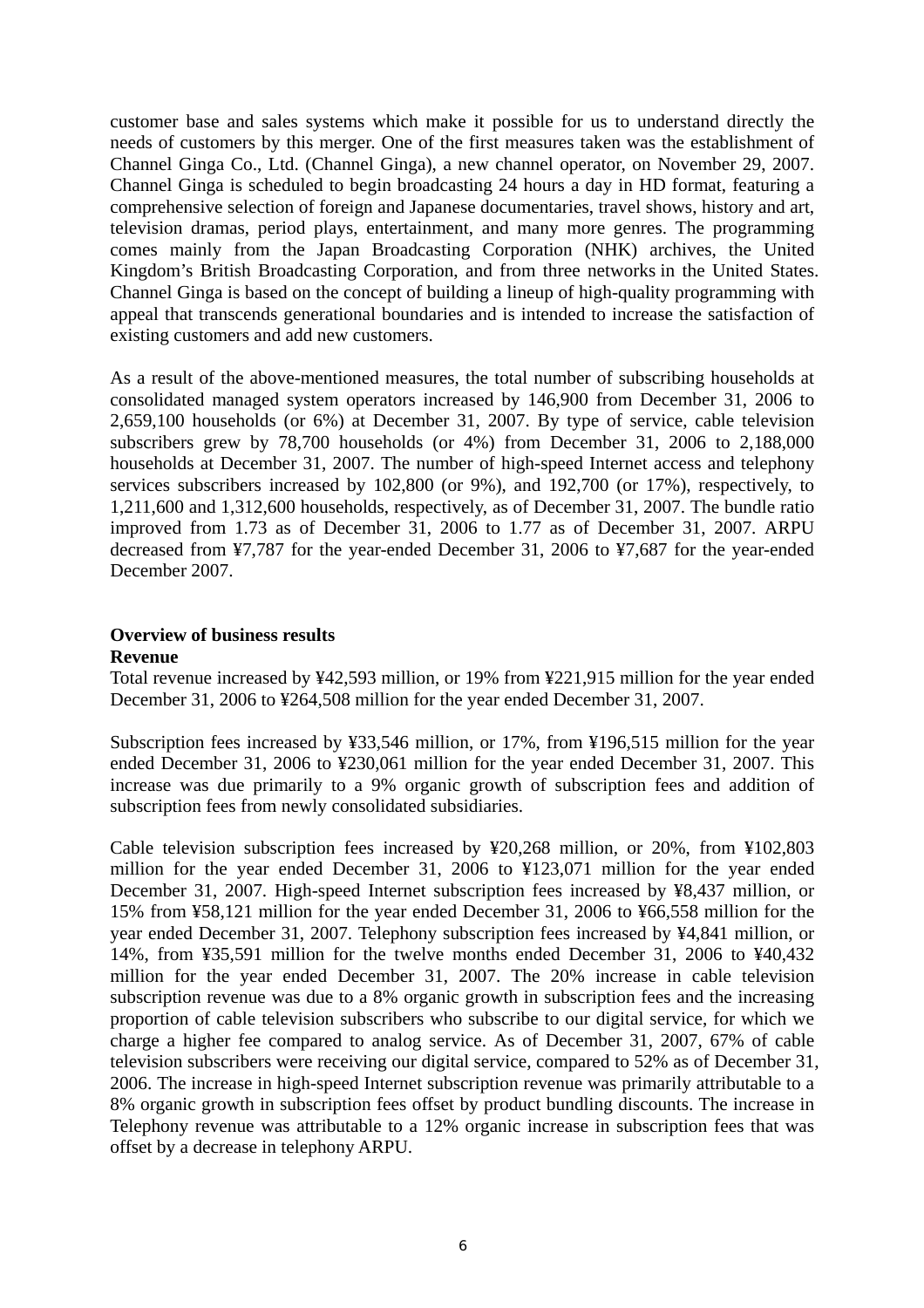Other revenue increased by ¥9,047 million, or 36%, from ¥25,400 million for the year ended December 31, 2006 to ¥34,447 million for the year ended December 31, 2007. This increase is related to individually insignificant increases in various revenue categories including poor reception compensation, construction, installation, advertising, program production, commission and other fees, and charges and sales made to our unconsolidated managed franchises for management, programming, construction materials and other services.

#### **Operating Costs and Expenses**

Operating and programming costs increased by ¥12,451 million, or 13%, from ¥92,297 million for the year ended December 31, 2006 to ¥104,748 million for the year ended December 31, 2007. This increase includes ¥7,755 million that is attributable to the aggregate impact of acquisitions and costs directly related to growth of our subscriber base. Increases in labor and related costs, network and maintenance costs, and other individually insignificant items also contributed to the increase.

Selling, general and administrative expenses increased by ¥8,730 million, or 20%, from ¥43,992 million for the year ended December 31, 2006 to ¥52,722 million for the year ended December 31, 2007. This increase is attributable to the aggregate impact of acquisitions and higher labor and employee related costs.

Depreciation and amortization expenses increased by ¥10,178 million, or 19%, from ¥54,044 million for the year ended December 31, 2006 to ¥64,222 million for the year ended December 31, 2007. This increase is primarily attributable to the aggregate impact of acquisitions and additions to fixed assets related to the installation of services to new customers.

Operating income, as a result, increased by ¥11,234 million, or 36%, from ¥31,582 million for the year ended December 31, 2006 to ¥42,816 million for the year ended December 31, 2007.

Interest expense, net increased by ¥754 million, or 21%, from ¥3,522 million for the year ended December 31, 2006 to ¥4,276 million for the year ended December 31, 2007. The increase is primarily due to ¥52 billion of additional borrowings related to the acquisition of Cable West in September 2006.

Income before income taxes increased by ¥10,003 million, or 36%, from ¥27,503 million for the year ended December 31, 2006 to ¥37,506 million for the year ended December 31,2007 for the reasons above.

Income tax expense increased by ¥10,492 million, or 347%, from ¥3,022 million for the year ended December 31, 2006 to ¥13,514 million for the year ended December 31, 2007. The income tax expense of ¥13,514 million in the year ended December 31, 2007 included ¥2,707 million of net deferred tax benefits recognized as a result of the reversal of valuation allowances for certain franchises as we believe the related deferred tax assets will be realizable in future years.

Net income decreased by ¥489 million, or 2%, from ¥24,481 million for the year ended December 31, 2006 to ¥23,992 million for the year ended December 31, 2007 for the reasons set forth above.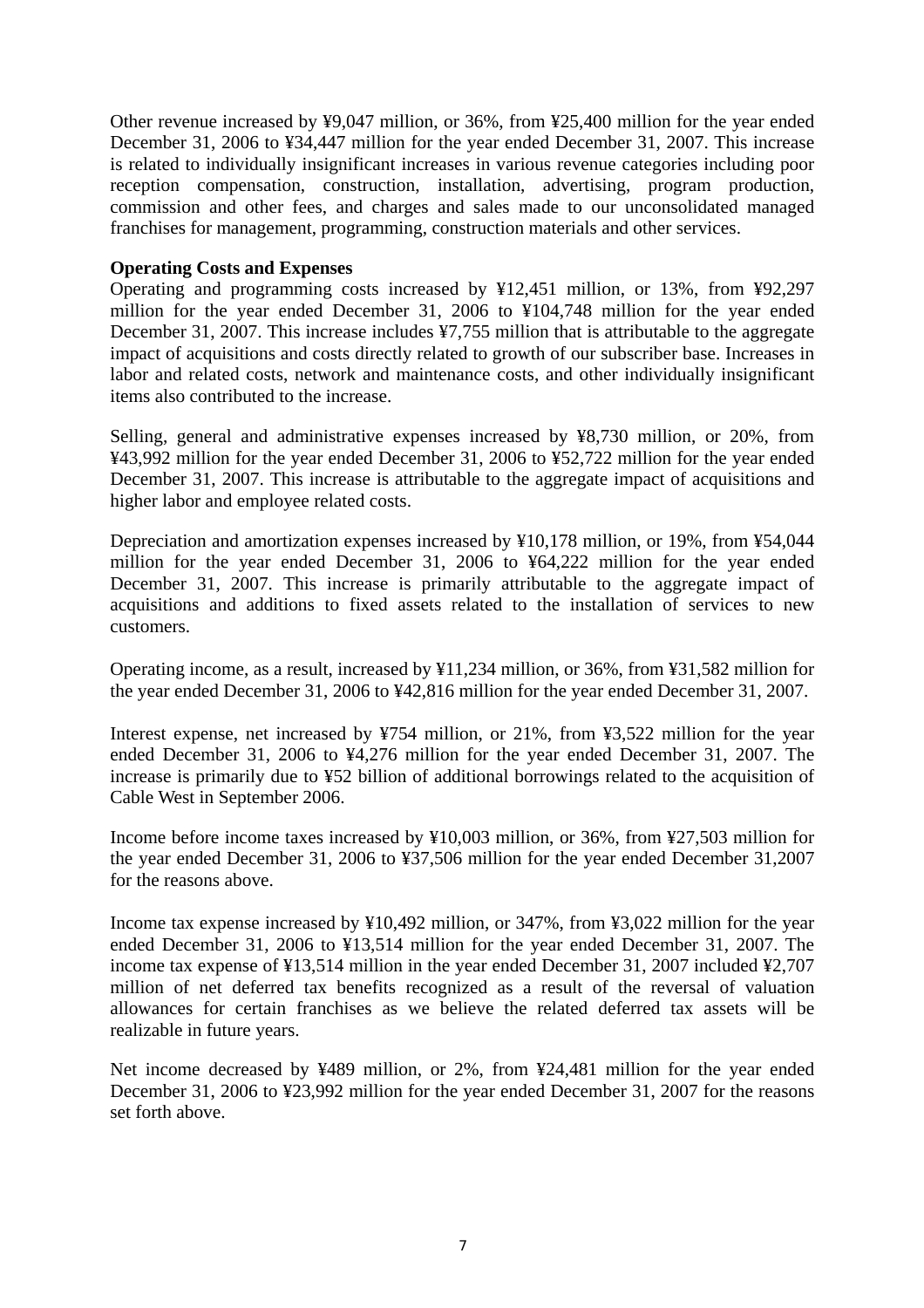#### **(2) Outlook for the coming fiscal year**

|                                 |         | (In millions in yen) |                             |            |
|---------------------------------|---------|----------------------|-----------------------------|------------|
|                                 | Revenue | Operating<br>income  | Income before<br>income tax | Net income |
| December 31, 2007<br>(Actual)   | 264,508 | 42,816               | 37,506                      | 23,992     |
| December 31, 2008<br>(Forecast) | 295,000 | 50,000               | 45,000                      | 27,000     |
| Change $(\%)$                   | 11.5    | 16.8                 | 20.0                        | 12.5       |

As the growth of the paid multi-channel broadcast market slows, the J:COM Group also expects to see other major communications companies make serious forays into the multi-channel market in the coming fiscal year. This is likely to mean that the J:COM Group's operating environment will become even more difficult. On the other hand, the J:COM Group anticipates that the entry of other companies into the paid multi-channel broadcast market will raise public awareness of the industry, increasing the presence of the industry as a whole, and energizing the entire market.

Acting on this assessment of the situation, the J:COM Group will work to achieve sustainable growth through growth in volume, enhancement of value, and improving quality of programming. To achieve growth in volume, the Company will move forward with the diversification of sales channels, which will increase customer contact points and expand the subscriber base.

To enhance value, the Company will move ahead with efforts to increase the added value of existing services. In the area of cable television services, the convenience and functionality of the J:COM Group's digital television services will be upgraded. In the area of high-speed Internet access services, the Company will introduce services not yet offered by its competitors, including nationwide 160Mbps super high-speed Internet access service.

In the effort to upgrade the quality of content, the Company will continue the shift to HD broadcasting and create attractive programming. This will heighten the level of subscriber satisfaction and tap into new subscriber demographics.

As a result of the measures described above, the J:COM Group makes the following forecasts consolidated performance for the coming fiscal year: revenue of ¥295,000 million, operating income of ¥50,000 million, income before income taxes of ¥45,000 million, and net income of ¥27,000 million.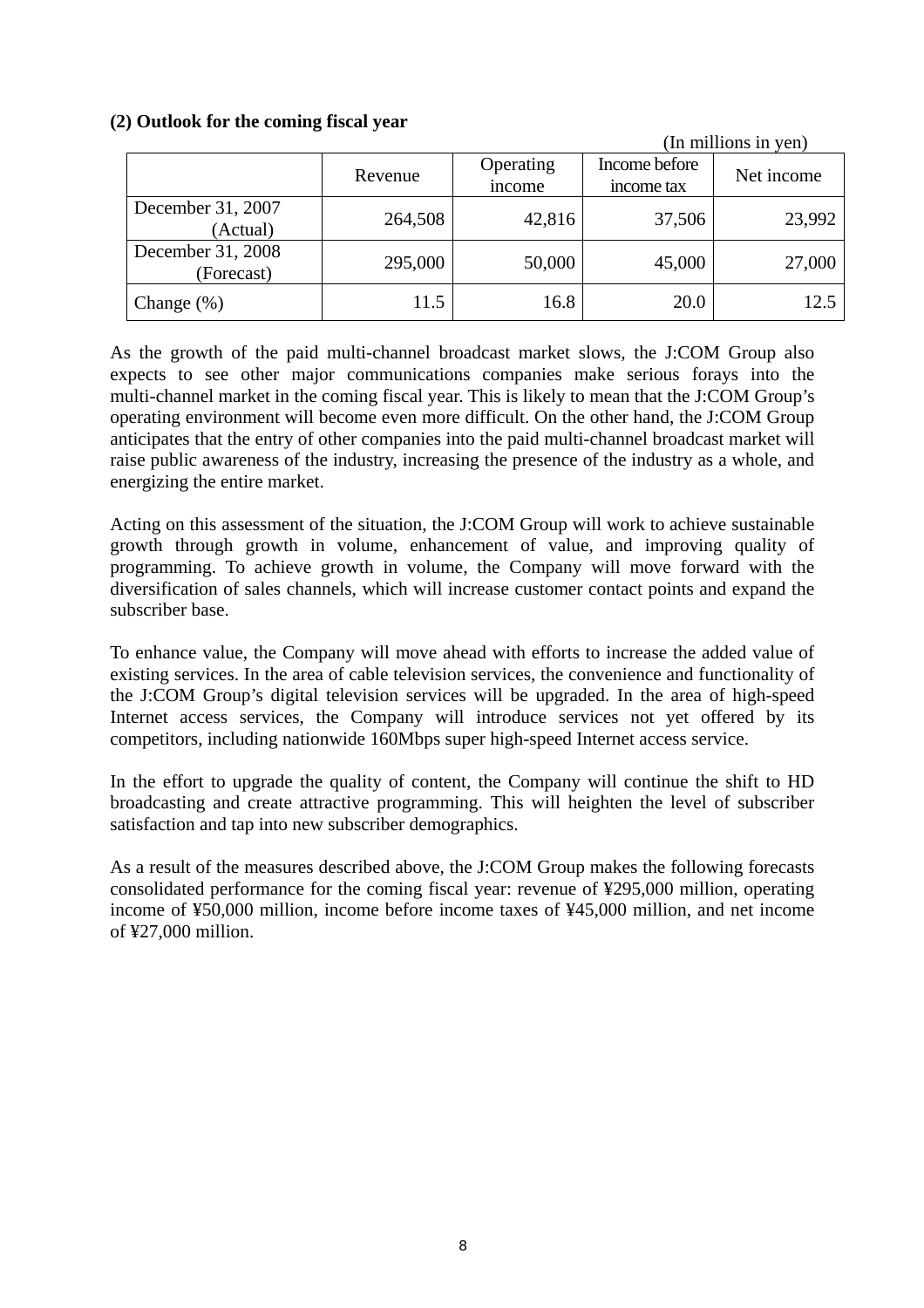# **(3) Financial position**

### **Asset, Liability and Stockholders' equity**

Total assets increased by ¥54,468 million, from ¥625,948 million as of December 31, 2006 to ¥680,416 million as of December 31, 2007. The increase was primarily due to increase in goodwill, investments, and intangible assets in accordance with the merger with JTV.

Total liabilities increased by ¥406 million, from ¥344,602 million as of December 31, 2006 to ¥345,008 million as of December 31, 2007. The increase was primarily due to the merger with JTV, partially offset by a decrease in long-term debt.

Stockholders' equity increased by ¥52,713 million, from ¥277,296 million as of December, 2006 to ¥330,009 million as of December 31, 2007. The increase was primarily due to the merger with JTV and current net income, partially offset by acquisition of treasury stock.

#### **Cash flows**

For the year ended December 31, 2007, our cash and cash equivalents increased by ¥2,404 million, from ¥20,486 million to ¥22,890 million, primarily as a result of cash provided by operating activities, offset by cash used for capital expenditures, payment of long-term debt and capital lease obligations.

*Cash Provided by Operating Activities.* Net cash provided by operating activities was ¥95,226 million for the year ended December 31 2007, compared to ¥80,003 million for the year ended December 31, 2006, or an increase of ¥15,223 million. The increase was primarily the result of a ¥21,220 million increase in revenue less selling, general and administrative and operating expenses (exclusive of stock compensation, depreciation, amortization).

*Cash Used in Investing Activities.* Net cash used in investing activities was ¥52,728 million for the year ended December 31, 2007, compared to ¥121,601 million for the year ended December 31, 2006, or a decrease of ¥68,873 million, primarily due to the ¥56,771 million decrease in acquisitions of new subsidiaries, net of cash acquired.

*Cash Used in Financing Activities.* Net cash used in financing activities was ¥40,094 million for the year ended December 31, 2007, compared to net cash provided by financing activities of ¥26,801 million for the year ended December 31, 2006. The net cash used in financing activities for the year ended December 31, 2007 consisted of ¥24,751 million net payments of short term loans and long-term debt, ¥15,689 million of principle payments under capital lease obligations, and ¥7,520 million of acquisition of treasury stock, offset by ¥2,973 million in proceeds from the issuance of common stock.

### **(4) Fundamental policy regarding the distribution of profits**

The J:COM Group's long-term profit distribution policy is designed to increase shareholder value through distributions while maintaining its strong financial position. Accordingly, the Company has resolved to declare the company's first dividend payment from midterm dividend for the fiscal year ending December 31, 2008 at a board meeting which was held on January 30.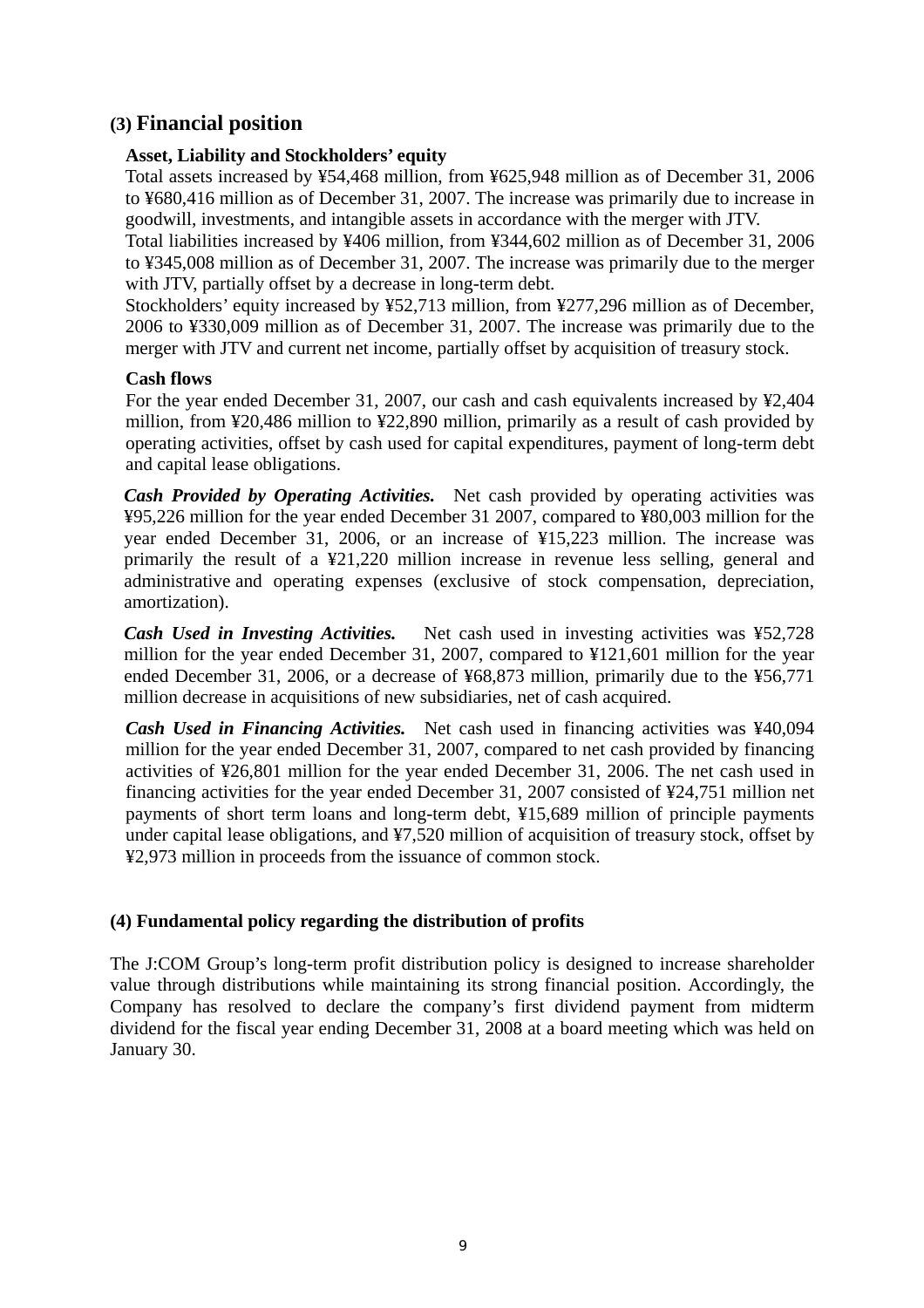#### **(5) Risk management**

The J:COM Group has implemented organizational and structural risk management measures. However, should risks emerge, the possibility exists that they could significantly affect the J:COM Group's business results, financial position, or cash flows.

As of December 31, 2007, risks of the J:COM Group (some of which are outside of the control of the J:COM Group) were as follows:

- 1. Risks associated with the J:COM Group's businesses
- An ineffective strategy for gaining new subscribers.
- Turnover among sales staff can reduce the effectiveness of marketing activities, causing the failure to maintain subscribers and the loss of opportunities to gain new subscribers.
- Risk that the J:COM Group might be unable to secure the funds, equipment, or obtain regulatory approvals needed for network expansion.
- Reduction in opportunities to expand operations through the acquisition of other businesses.
- Changes in the performance of J:COM Group companies might have a negative effect on operating results.
- Risks associated with non-compliance with certain regulations (for instance, claims for damages resulting from the unauthorized release of personal information).
- 2. Risks associated with business relationships
- Adverse developments, including the cessation of transactions, in the J:COM Group's relationships with programming suppliers, network infrastructure providers, suppliers of service reception and transmission equipment (digital set-top boxes, etc.), and other CATV and satellite broadcast operators.
- 3. Risks associated with markets
- Intensifying competition with other firms in the same line of business as the J:COM Group, and adverse trends in markets.
- 4. Legal and regulatory risks
- Stricter government regulations, revisions to laws, etc.
- 5. Risks associated with natural and man-made disasters
- Outage of the J:COM Group's transmission facilities due to natural disasters, terrorist attacks, etc.

For more detailed information on the foregoing, see the J:COM annual securities report scheduled for submission in March 2008.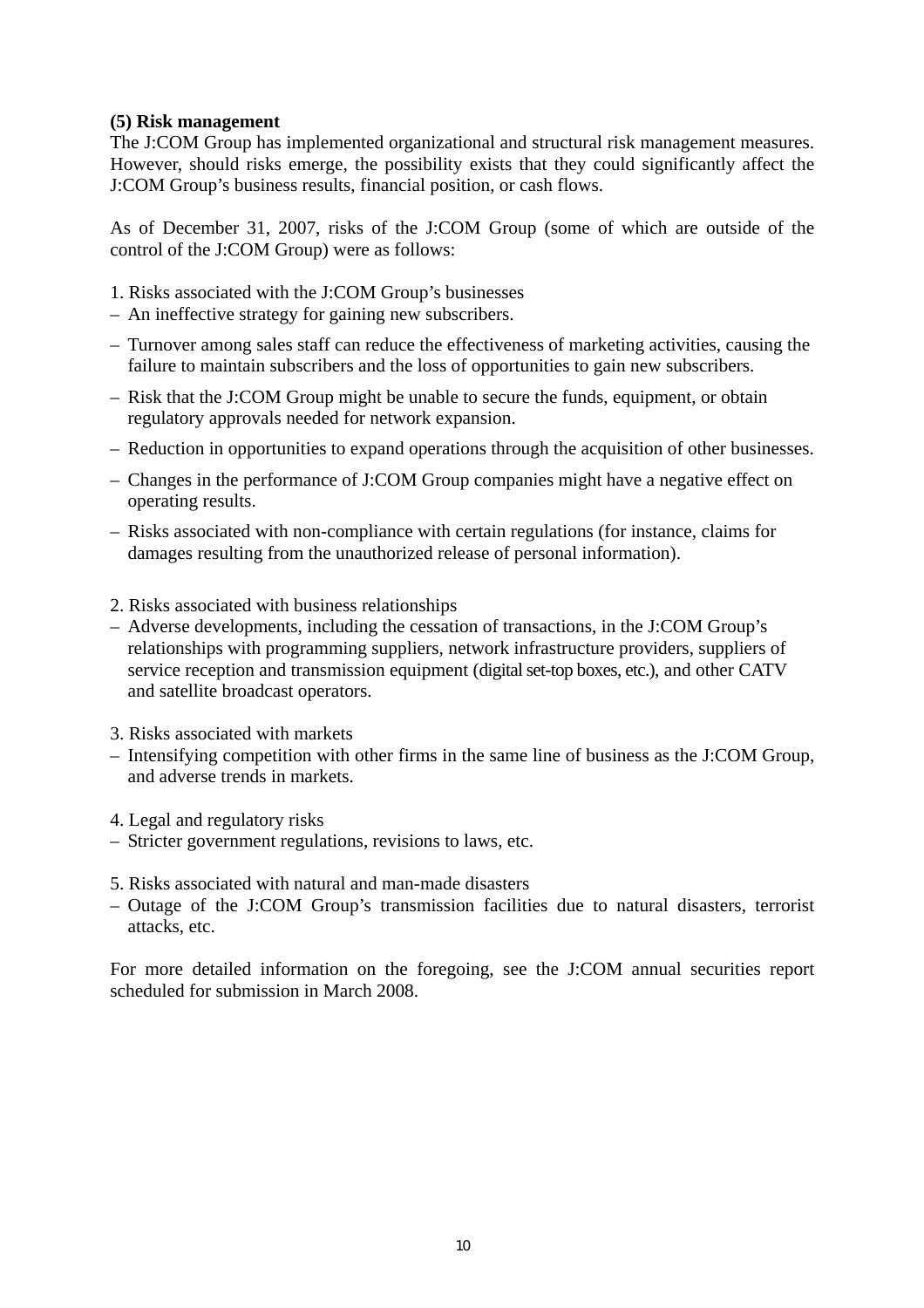# **Status of the Jupiter Telecommunications Co., Ltd. (J:COM) Group**



Cable TV Kobe was merged into Cable Net Kobe Ashiya Co.,Ltd. on April 1, 2007.

・ Chofu Cable Television and J:COM Setamachi were merged into J:COM Kanto on August 1, 2007.

Jupiter TV was merged into the Company on September 1, 2007.

Jupiter VOD was merged into Jupiter Entertainment Co., Ltd. on November 1, 2007.

Services and bundle services offered by Cable West Inc. (consolidated company marked with \*), Kyoto Cable Communications, and non-managed companies are different from the services provided under J:COM brand.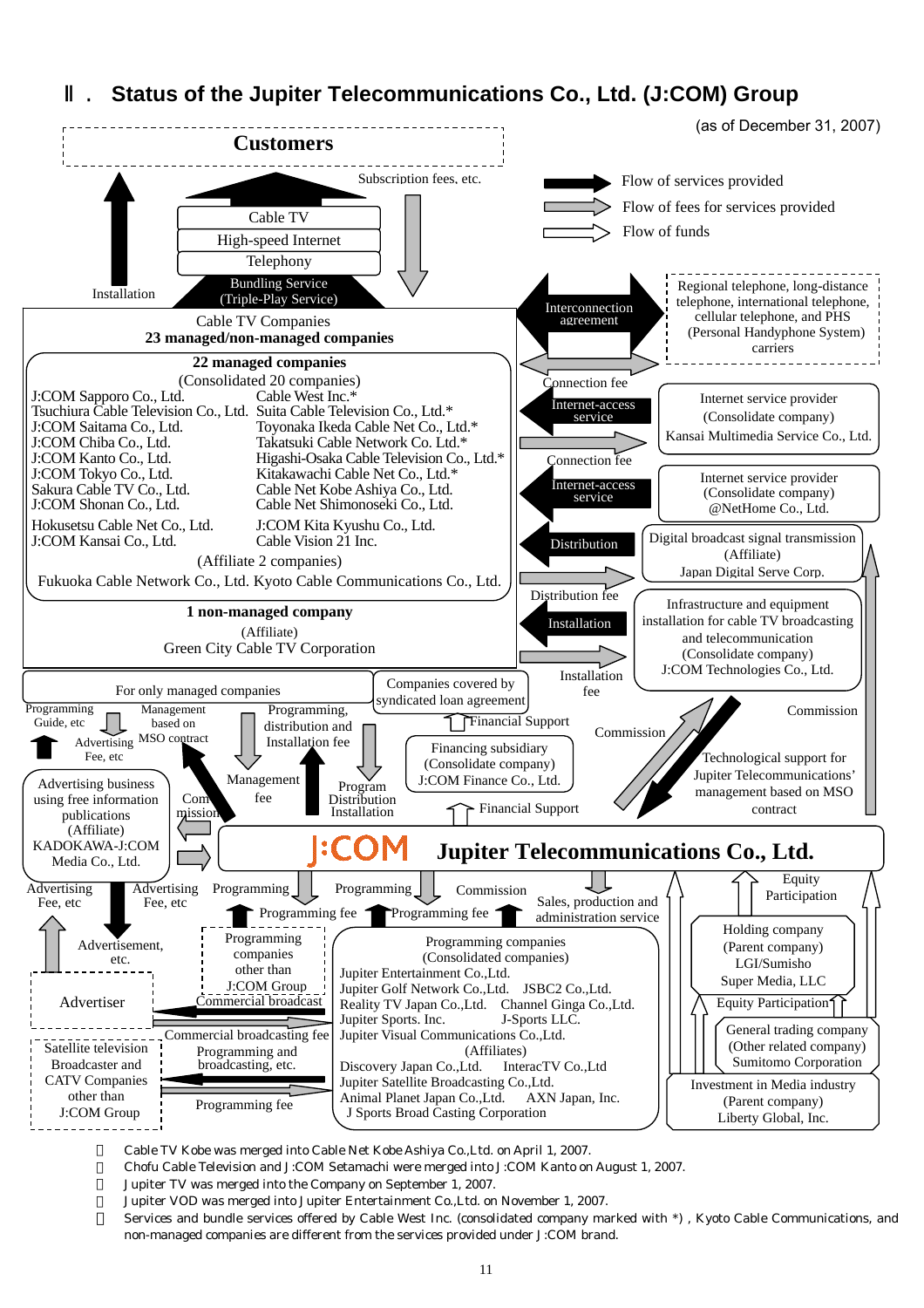### **III. Management Policy**

#### **(1) Fundamental management policy**

The basic management philosophy of the J:COM Group defines the Company's mission as enhancing the sense of affluence felt by its customers in their daily lives by meeting their needs through state-of-the-art visual, audio, and high-speed Internet services based on advanced technology.

To realize its management philosophy, the J:COM Group provides three services as a comprehensive one-stop provider: (1) cable television (J:COM TV), (2) high-speed Internet access (J:COM NET), and (3) telephony services (J:COM PHONE). These services are provided through the J:COM Group's managed system operators (listed in the "II. Status of the J:COM Group" chart), which utilize the J:COM broadband (high speed, large capacity) network. Through such services, the J:COM Group endeavors each day to build close, trusting relationships with customers and local communities, while working to become the kind of company that can return the benefits of its achievements to local communities and shareholders.

As noted above, on September 1, 2007, the J:COM Group acquired interests in various thematic channels through its merger with JTV, thereby making the J:COM Group the largest multiple channel operator in Japan. As a leading company in the broadcasting and telecommunications industries, the J:COM Group plans to leverage improvements in programming quality to stimulate growth in the demand for multi-channel services, thereby increasing its shareholder value by expanding both its cable television and programming distribution businesses.

#### **(2) Target management indices**

The J:COM Group's services primarily target individual subscribers, and its greatest strength is one-stop shopping for bundled services at reasonable prices. Revenue, subscriber numbers, bundle ratio, ARPU, and churn rate are important management indicators for evaluating success.

In terms of profitability, the Company believes that operating cash flow (OCF) and OCF margins are important management indices.

#### **(3) Medium- and long-term management strategies, and issues requiring action**

The J:COM Group positioned this fiscal year as one for cementing the foundations for sustainable growth. In brief, by implementing the Volume plus Value Strategy to drive growth, J:COM worked to increase subscriber numbers (volume growth) and raise ARPU (value enhancement). In addition, the J:COM Group initiated its content strategy with the September 2007 merger with JTV.

Next fiscal year, the J:COM Group will continue to strive for higher shareholder value through sustainable growth, produced by increases in volume, the enhancement of value, and the improvement of programming quality.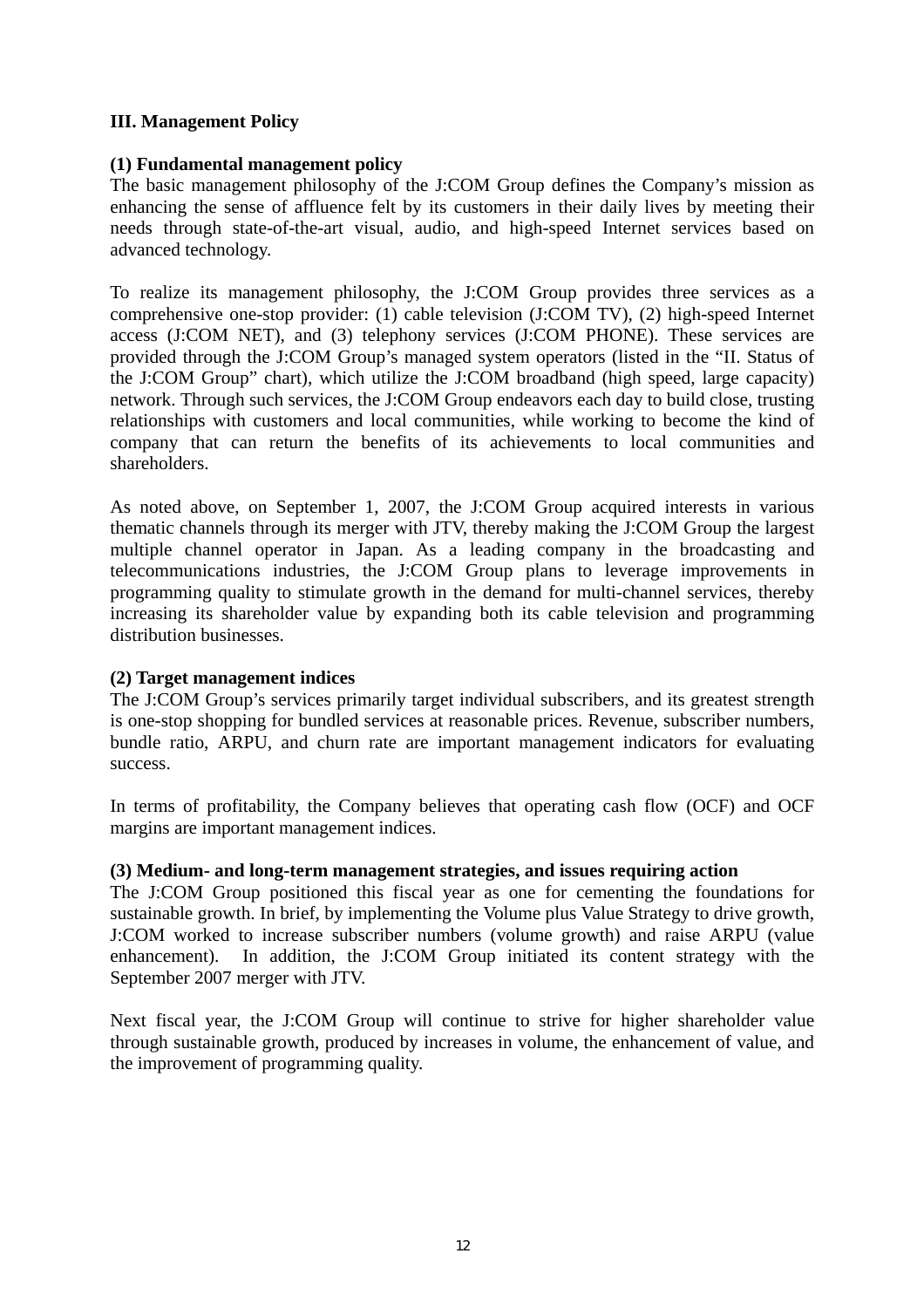### **1. Volume strategy**

To increase subscriber numbers, the J:COM Group will be taking the following actions:

#### **Increasing penetration rates in existing areas by promoting multiple-tiered sales channels.**

The J:COM Group is striving to strengthen its sales and marketing capabilities, and increase its customer contact points in existing markets by diversifying sales channels to increase subscriber penetration rates.

Principle measures are described below:

- Bulk sales
- Strengthening agency sales
- Increasing the number of J:COM shops near commuter train stations
- Strengthening Web marketing
- Vigorous marketing to households receiving only J:COM retransmission services

#### **Expanding new areas by acquiring or forging equity-based alliances with cable television companies.**

The J:COM Group is endeavoring to increase subscriber numbers by extending its network, and strengthening its sales and marketing capabilities to convert the approximately 4.28 million retransmission only homes to paying subscribers.

At the same time, it will remain the J:COM Group's policy to pursue opportunities for equity-based alliances or friendly mergers, focusing primarily on cable television companies that are operating in areas close to J:COM Group system operators.

#### **Pursuing management efficiency through reorganization**

The J:COM Group is pursuing increased efficiency in group management through mergers with consolidated subsidiaries, with the ultimate goal of achieving the competitiveness required for sustainable growth throughout the J:COM Group. On January 1, 2008, J:COM Kansai Co., Ltd., Cable West, Inc., and Hokusetsu Cable Net Co., Ltd., merged to form Japan's largest CATV company, J:COM West Co., Ltd. These mergers of group companies and other reorganization measures will not only strengthen the J:COM Group's financial position and heighten its management efficiency, but also advance its regional strategy by increasing the J:COM Group's regional presence.

#### **2. Value strategy**

To increase ARPU, the J:COM Group is moving forward with increasing the bundle ratio and enhancing the added value of existing services.

Principle measures are described below:

#### *Cable television (J:COM TV)*

To strengthen the competitiveness of the J:COM Group against satellite broadcast and communications services, the J:COM Group is moving forward with the provision of its three major digital services: HD programming, VOD, and HDR. The J:COM Group will continue to convert programming with high audience ratings to HD format in the coming fiscal year. To increase the customer convenience of its HDR services, the J:COM Group is studying the introduction of a higher-performance HDR service with functions exceeding those presently offered. The J:COM Group will also continue to upgrade its VOD services through further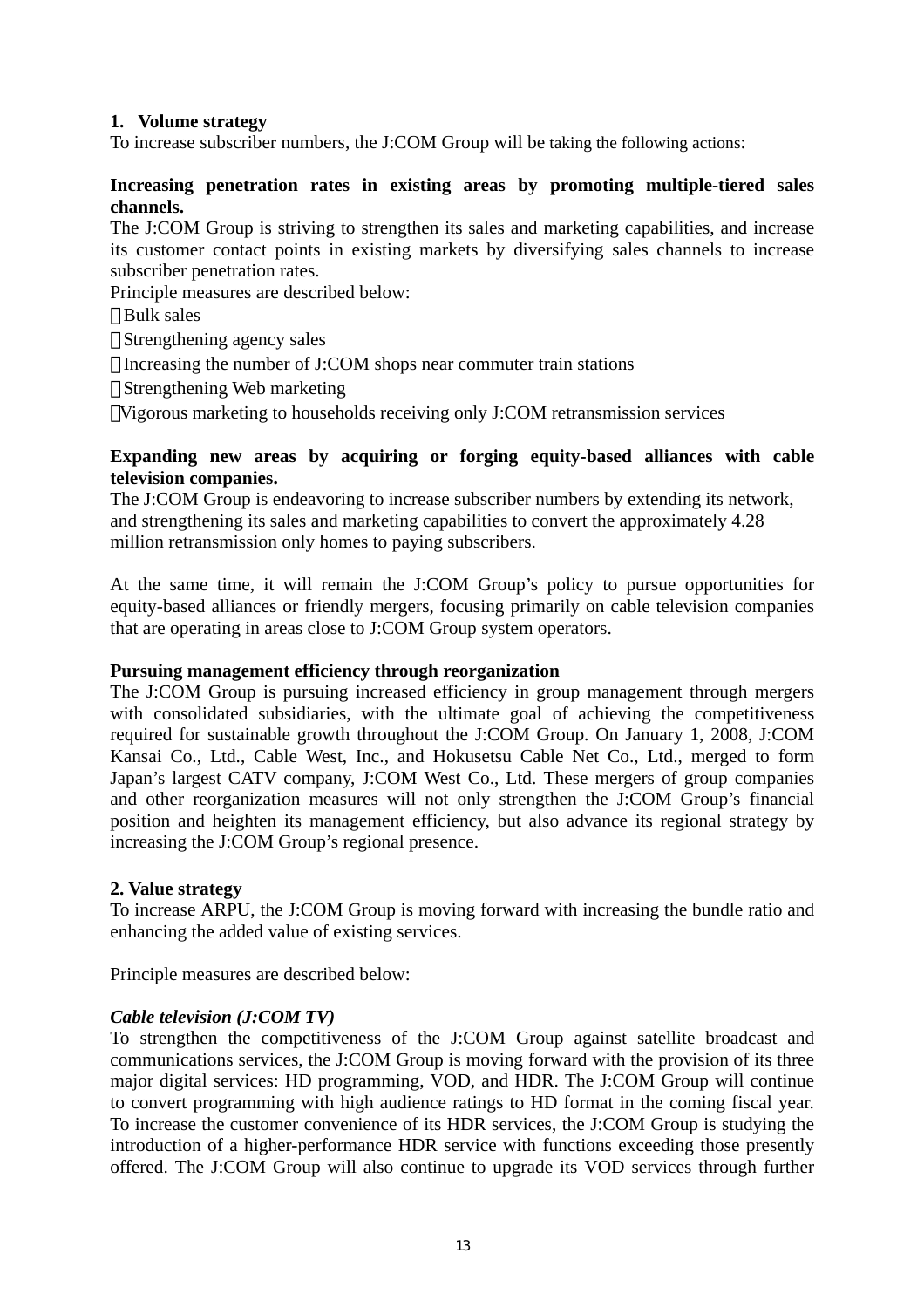expansion of HD content and on demand content that each channel individually offers, which is called Channel-on-Demand.

Through the provision of these digital services, the J:COM Group intends to migrate all of its analog customers to digital service by the end of 2009.

In April 2008, the J:COM Group will launch the newly established Channel Ginga. Also in April 2008, the J:COM Group's channel lineup will be enhanced by the addition of the SCI-FI Channel, NBC Universal's flagship channel. This will be Japan's introduction of the channel, which is popular overseas. It specializes in science fiction movies and series, and also presents a solid schedule of Japanese anime programming.

#### *High-speed Internet access (J:COM NET)*

Efforts were made to increase customer satisfaction by offering an extended range of basic services including exciting broadband content, as well as various security services, up to five e-mail accounts, and a generous amount of personal Web space, in addition to offering package discounts for bundled services.

In September 2007, J:COM introduced J:COM NET Ultra 160Mbps, a super high-speed Internet service at most of its system operators in the Kansai region and at J:COM Setamachi in the Kanto region. The J:COM Group is scheduled to launch the service for the rest of its service areas in 2008, through its hybrid fiber coaxial (HFC) network.

#### *Telephony service (J:COM PHONE)*

The J:COM Group offers the J:COM PHONE service as a primary fixed-line telephony service with comparable quality to the services of Nippon Telegraph and Telephone (NTT) East Corporation and NTT West Corporation, but at a lower monthly rate and with lower call charges. The Company is striving to raise customer satisfaction by offering services such as local number portability and volume discounts for high usage customers, in addition to discounted rates for calls between subscribers. Other services include affordable optional services and discounts for bundled services.

#### **3. New businesses and value added services**

The J:COM Group continued to expand its advertising media business and diversify its revenue sources through the joint development of advertising products, including media and cross-marketing of VOD, together with Jupiter Visual Communications, Co., Ltd., which became a subsidiary of the Company in July 2007.

The J:COM Group emphasizes the provision of new value-added services that it can offer on its own network, in addition to existing services. One such service is an earthquake alert early warning service for households, scheduled to launch in January 2008. J:COM will use its cable network to forward the earthquake early warnings transmitted by the Japan Meteorological Agency to households. This allows the J:COM Group to provide much more accurate seismic data and earthquake alert arrival time to our subscribers, compared to information provided by other CATV companies. This service can help to enhance the safety of local communities while increasing customer satisfaction.

#### **4. Expanding the content business**

The J:COM Group will work to enhance programming quality by adding the creation and supply of exciting programming to its existing cable television business.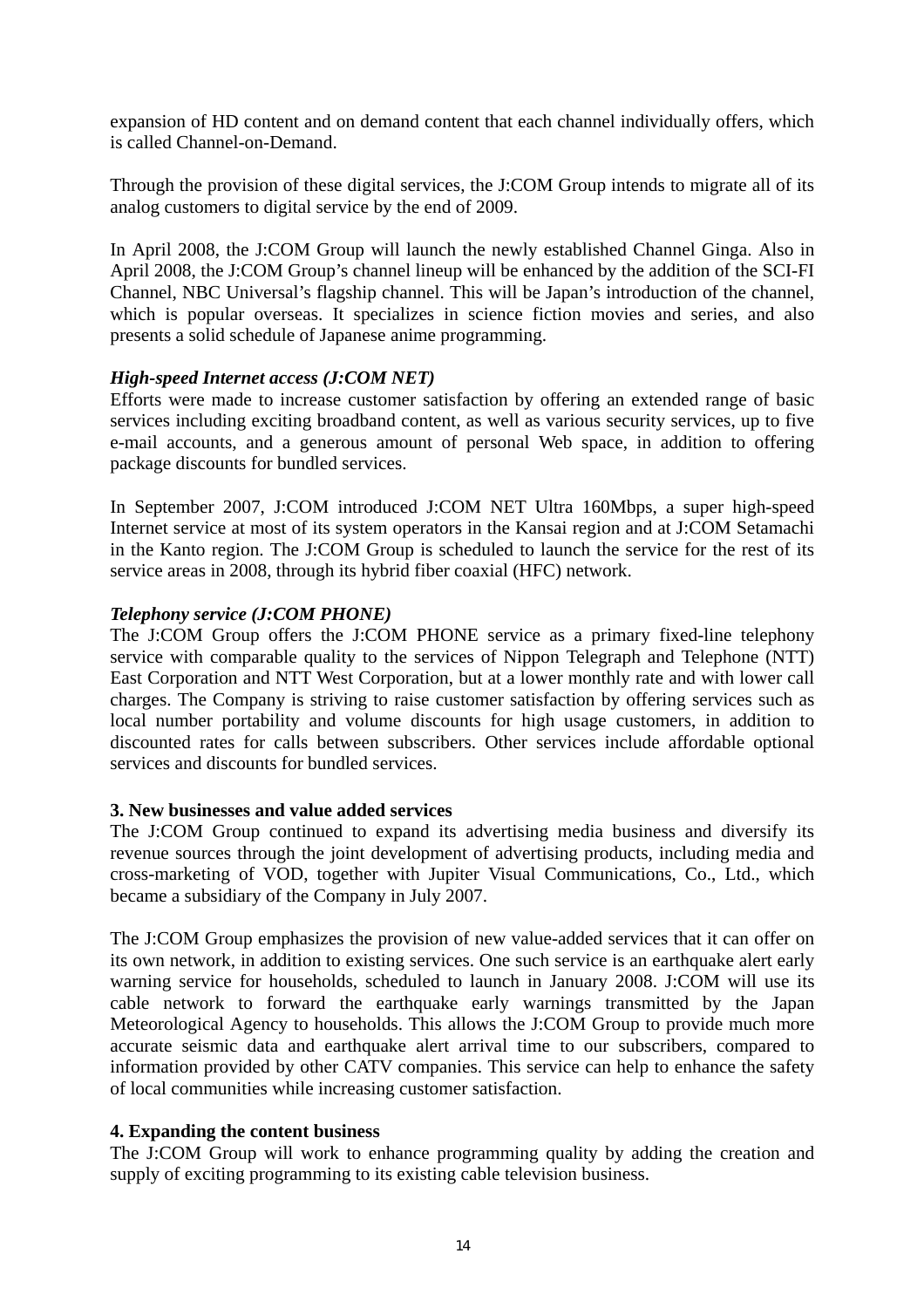In order to improve the programming on its channels, and to develop higher quality programming, the J:COM Group began using data from the Digital Audience Rating service, which was launched in the summer of 2006, as well as subscriber opinions gathered by direct sales representatives and call centers.

Meanwhile, the J:COM Group will shut down struggling channels, and continually reexamine the channel lineup to enhance the programming to subscribers.

#### **(4) Preparation and operation of internal management structure**

(a) Fundamental policy on creation of an internal control system

At a meeting held on June 28, 2006, the Company's Board of Directors made the decision to adopt a fundamental policy that mandates the creation of an internal control system, in accordance with Article 362 of Japan's Company Act and Article 100 of the Enforcement Regulations for the Company Act.

#### (b) Organization and structure for internal auditing

The Company's Internal Auditing Department, which reports directly to the Company's president, is responsible for internal audits of the entire internal organization and the J:COM Group companies. The department audit internal Company organizations and J:COM Group companies. As a rule, audits are conducted every two years, according to an auditing plan. Audit findings are submitted as reports to the Company's president. After the audits, the internal organizations and the J:COM Group companies are routinely monitored to track the progress of improvements to address deficiencies uncovered by audits.

The Internal Auditing Department and statutory auditors work independently but maintain close communications. The Internal Auditing Department reports the findings of audits to the full-time statutory auditor, in order to contribute to audits by the board of statutory auditors.

#### (c) Internal Control Committee

As a consolidated subsidiary of Liberty Global, Inc., which is listed on the U.S. NASDAQ Stock Exchange, the Company has been required to be in compliance with the Sarbanes-Oxley Act since year ended December 31, 2006. In May 2005, the Company established the Internal Control Committee and the Internal Control Project Secretariat (reorganized and renamed the Internal Control Promotion Department in March 2006) to perform concrete planning and execution under the direction of the Internal Control Committee. The Company is engaged in the establishment and strengthening of an internal controls system, primarily in response to the Sarbanes-Oxley Act. The Company will be required to be in compliance with Japan's Financial Instruments and Exchange Law, which will make the submission of an "Internal Control Report" compulsory, when it comes into force in fiscal 2009.

#### (d) Compliance Committee

The Compliance Committee at the Company is responsible for strengthening and promoting a company-wide structure for compliance. The Company has prepared a compliance manual that is distributed to all officers and employees of J:COM Group companies, and conducts compliance training in an effort to secure a solid foundation for ensuring compliance.

In addition, the Company has been promoting its "Speak Up" initiative for internal reporting at J:COM Group companies since May 2005. The initiative provides an avenue for employees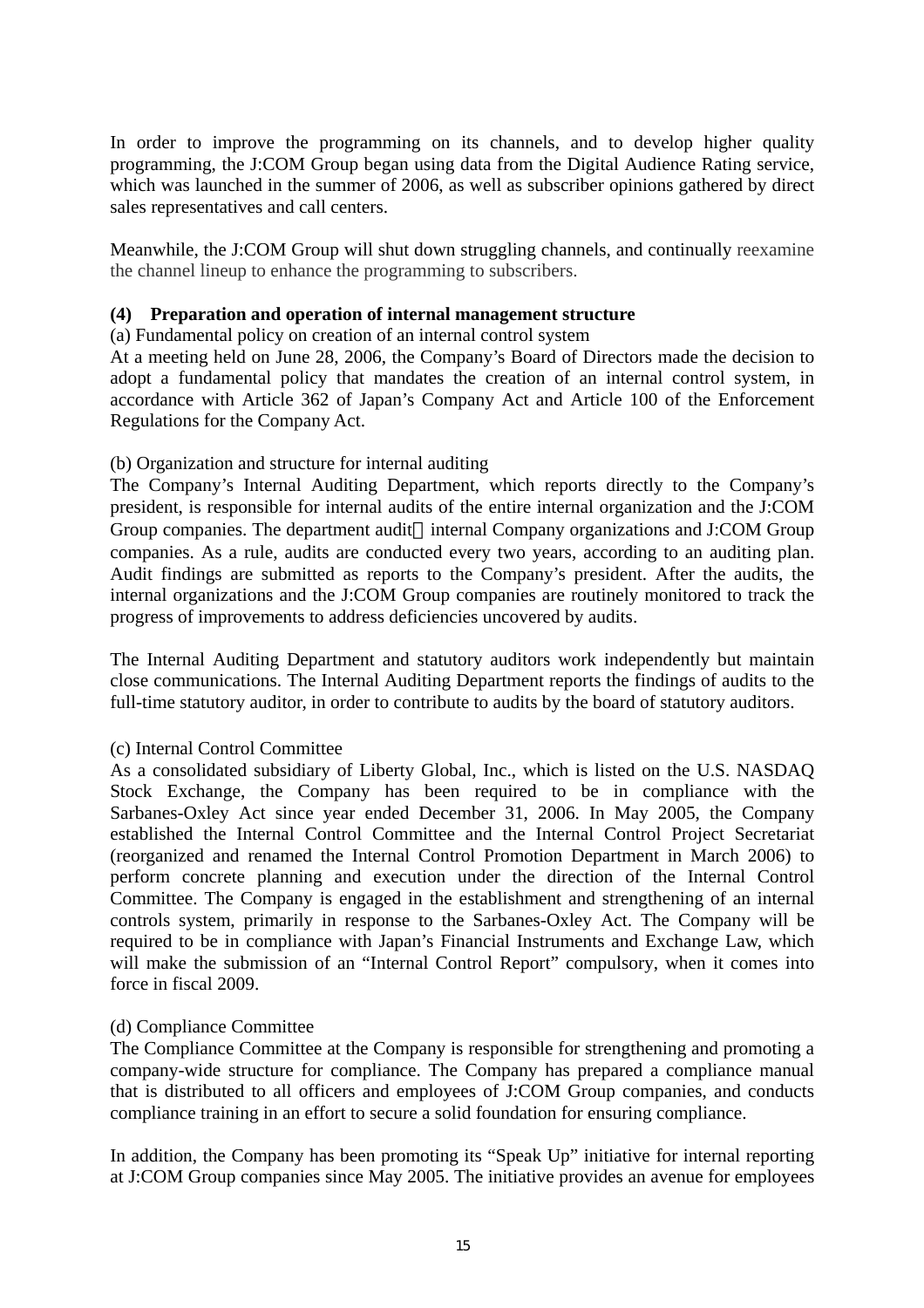to speak up about compliance issues through direct consultation with the Compliance Committee and outside lawyers. The initiative functions as a safeguard against situations that, for whatever reason, make it difficult to deal with or report compliance issues under the normal chain of command. In May 2006, the Company's full-time auditor was added to the list of contact persons for employees to report information.

#### (e) Information Security Committee

The Information Security Committee at the Company meets regularly to promote stronger measures for information security. The Information Security Committee's initiatives include implementing security-hole measures for all systems. The Company is also taking steps to strengthen its protection of personal information. Almost all group companies have acquired certification under the Privacy Mark program operated by Japan Information Processing Development Corporation.

As part of its risk management structure, the Company has passed out "risk management manuals" to all the J:COM Group companies, to ensure stable provision of services and swift response to network interruptions.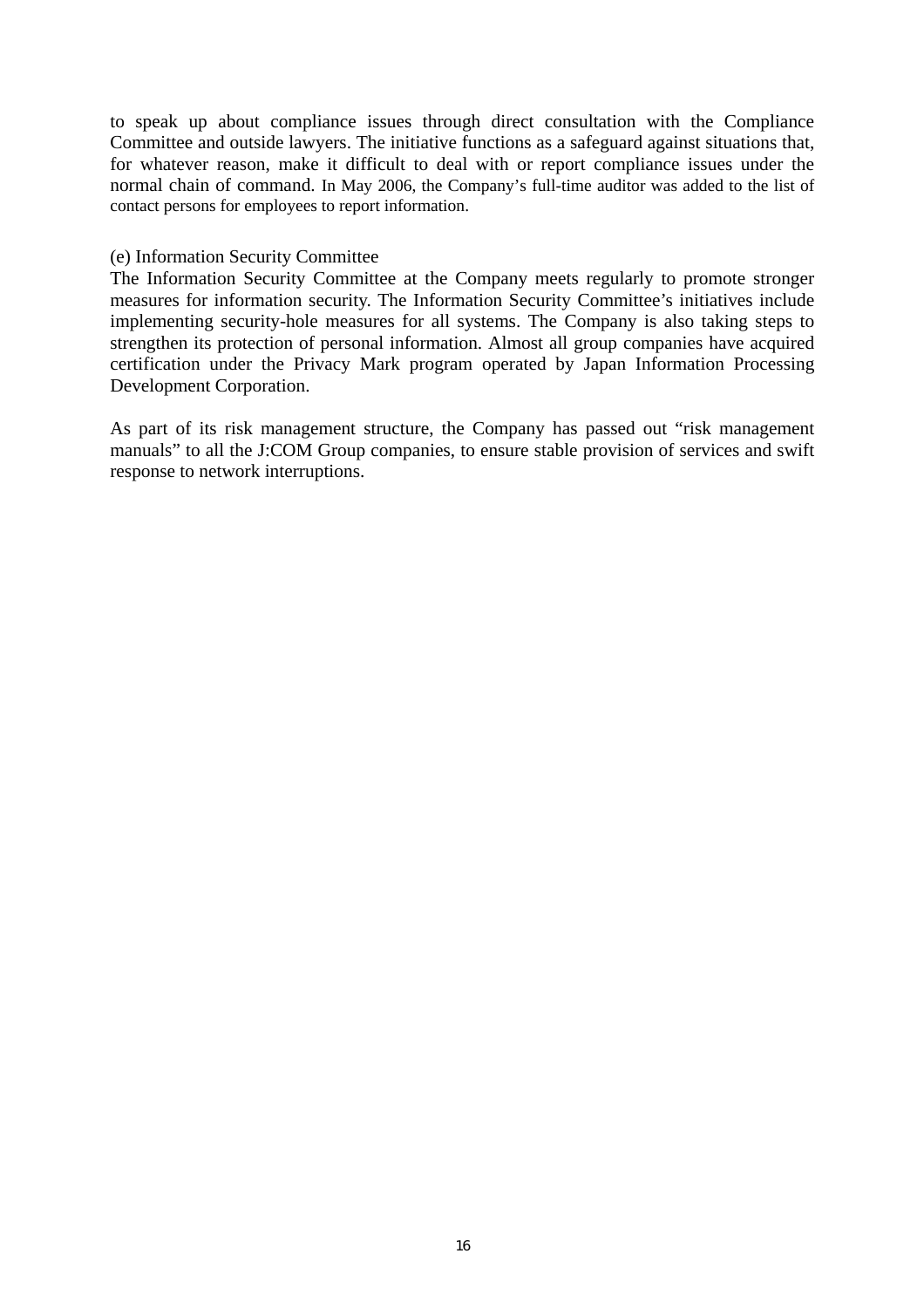# Ⅳ**. Consolidated Annual Financial Statements**

#### **JUPITER TELECOMMUNICATIONS CO., LTD. AND SUBSIDIARIES**

# **CONSOLIDATED STATEMENTS OF OPERATIONS**

| (YEN IN MILLIONS, EXCEPT SHARE AND PER SHARE AMOUNTS)               |                                        |                                        |           |         |  |  |
|---------------------------------------------------------------------|----------------------------------------|----------------------------------------|-----------|---------|--|--|
| <b>Account</b>                                                      | <b>Year ended December</b><br>31, 2007 | <b>Year ended December</b><br>31, 2006 | Change    |         |  |  |
|                                                                     | Amount                                 | Amount                                 | Amount    | (%)     |  |  |
| Revenue:                                                            |                                        |                                        |           |         |  |  |
| Subscription fees                                                   | 230,061                                | 196,515                                | 33,546    | 17.1    |  |  |
| Other                                                               | 34,447                                 | 25,400                                 | 9,047     | 35.6    |  |  |
|                                                                     | 264,508                                | 221,915                                | 42,593    | 19.2    |  |  |
| Operating costs and expenses                                        |                                        |                                        |           |         |  |  |
| Operating and programming costs                                     | (104, 748)                             | (92, 297)                              | (12, 451) | (13.5)  |  |  |
| Selling, general and administrative                                 | (52, 722)                              | (43,992)                               | (8,730)   | (19.8)  |  |  |
| Depreciation and amortization                                       | (64, 222)                              | (54, 044)                              | (10, 178) | (18.8)  |  |  |
|                                                                     | (221, 692)                             | (190, 333)                             | (31, 359) | (16.5)  |  |  |
| Operating income                                                    | 42,816                                 | 31,582                                 | 11,234    | 35.6    |  |  |
| Other income (expenses):                                            |                                        |                                        |           |         |  |  |
| Interest expense, net:                                              |                                        |                                        |           |         |  |  |
|                                                                     |                                        |                                        |           |         |  |  |
| <b>Related parties</b>                                              | (1, 332)                               | (1, 109)                               | (223)     | (20.1)  |  |  |
| Other                                                               | (2,944)                                | (2, 413)                               | (531)     | (22.0)  |  |  |
| Other income, net                                                   | 558                                    | 253                                    | 305       | 119.2   |  |  |
| Income before income taxes and other items                          | 39,098                                 | 28,313                                 | 10,785    | 38.1    |  |  |
| Equity in earnings of affiliates                                    | 291                                    | 371                                    | (80)      | (21.5)  |  |  |
| Minority interest in net income of consolidated<br>subsidiaries     | (1,883)                                | (1, 181)                               | (702)     | (59.4)  |  |  |
| Income before income taxes                                          | 37,506                                 | 27,503                                 | 10,003    | 36.4    |  |  |
| Income tax expense                                                  | (13, 514)                              | (3,022)                                | (10, 492) | (347.1) |  |  |
| Net income                                                          | 23,992                                 | 24,481                                 | (489)     | (2.0)   |  |  |
| Per Share data                                                      |                                        |                                        |           |         |  |  |
| Net income per share - basic                                        | 3,650.27                               | 3,844.83                               | (194.56)  | (5.1)   |  |  |
| Net income per share - diluted                                      | 3,638.93                               | 3,838.33                               | (199.40)  | (5.2)   |  |  |
| Weighted average number of ordinary shares<br>outstanding - basic   | 6,572,638                              | 6,367,220                              | 205,418   | 3.2     |  |  |
| Weighted average number of ordinary shares<br>outstanding - diluted | 6,593,130                              | 6,378,001                              | 215,129   | 3.4     |  |  |

*Note Percentages are calculated based on amounts before rounding.*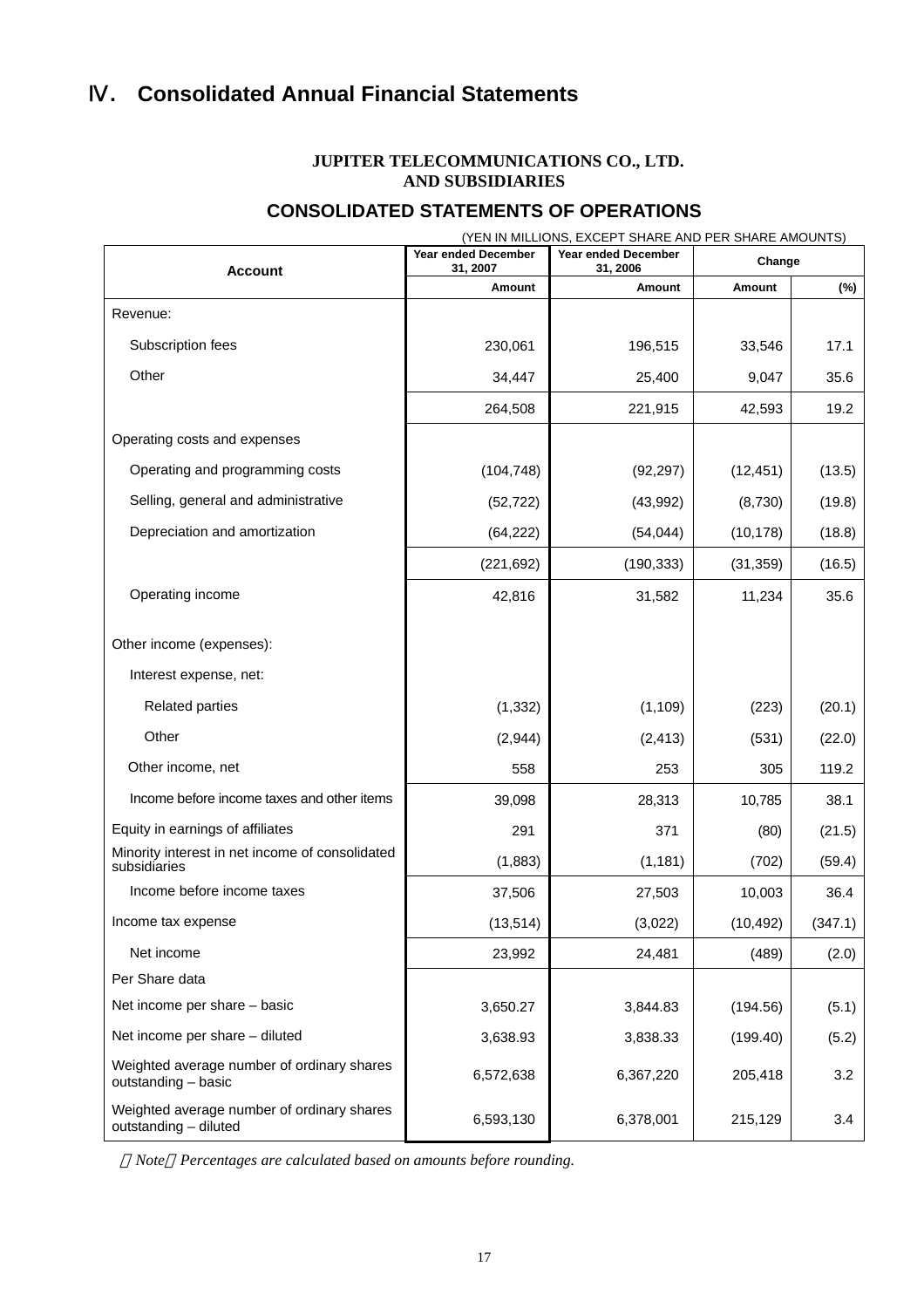#### **JUPITER TELECOMMUNICATIONS CO., LTD. AND SUBSIDIARIES**

# **CONSOLIDATED BALANCE SHEETS**

|                                                     | (YEN IN MILLIONS) |                   |           |  |  |
|-----------------------------------------------------|-------------------|-------------------|-----------|--|--|
| <b>Account</b>                                      | December 31, 2007 | December 31, 2006 | Change    |  |  |
|                                                     | Amount            | Amount            | Amount    |  |  |
| Current assets:                                     |                   |                   |           |  |  |
| Cash and cash equivalents                           | 22,890            | 20,486            | 2,404     |  |  |
| Accounts receivable                                 | 13,198            | 14,245            | (1,047)   |  |  |
| Allowance for doubtful accounts                     | (356)             | (378)             | 22        |  |  |
| Deferred tax asset-current                          | 11,738            | 11,877            | (139)     |  |  |
| Prepaid expenses and other current assets           | 5,164             | 4,669             | 495       |  |  |
| Total current assets                                | 52,634            | 50,899            | 1,735     |  |  |
| Investments:                                        |                   |                   |           |  |  |
| Investments in affiliates                           | 19,502            | 2,469             | 17,033    |  |  |
| Investments in other securities, at cost            | 2,139             | 801               | 1,338     |  |  |
| Total investments                                   | 21,641            | 3,270             | 18,371    |  |  |
| Property and equipment, at cost:                    |                   |                   |           |  |  |
| Land                                                | 2,789             | 2,845             | (56)      |  |  |
| Distribution system and equipment                   | 523,599           | 480,363           | 43,236    |  |  |
| Support equipment and buildings                     | 39,148            | 32,554            | 6,594     |  |  |
|                                                     | 565,536           | 515,762           | 49,774    |  |  |
| Less accumulated depreciation                       | (228, 341)        | (180, 594)        | (47, 747) |  |  |
| Total property and equipment, at cost               | 337,195           | 335,168           | 2,027     |  |  |
| Other assets:                                       |                   |                   |           |  |  |
| Goodwill                                            | 221,493           | 202,267           | 19,226    |  |  |
| Identifiable intangible asset - customer lists, net | 32,862            | 21,181            | 11,681    |  |  |
| Deferred tax asset-non current                      | 4,423             | 5,629             | (1,206)   |  |  |
| Other                                               | 10,168            | 7,534             | 2,634     |  |  |
| Total other assets                                  | 268,946           | 236,611           | 32,335    |  |  |
| <b>Total assets</b>                                 | 680,416           | 625,948           | 54,468    |  |  |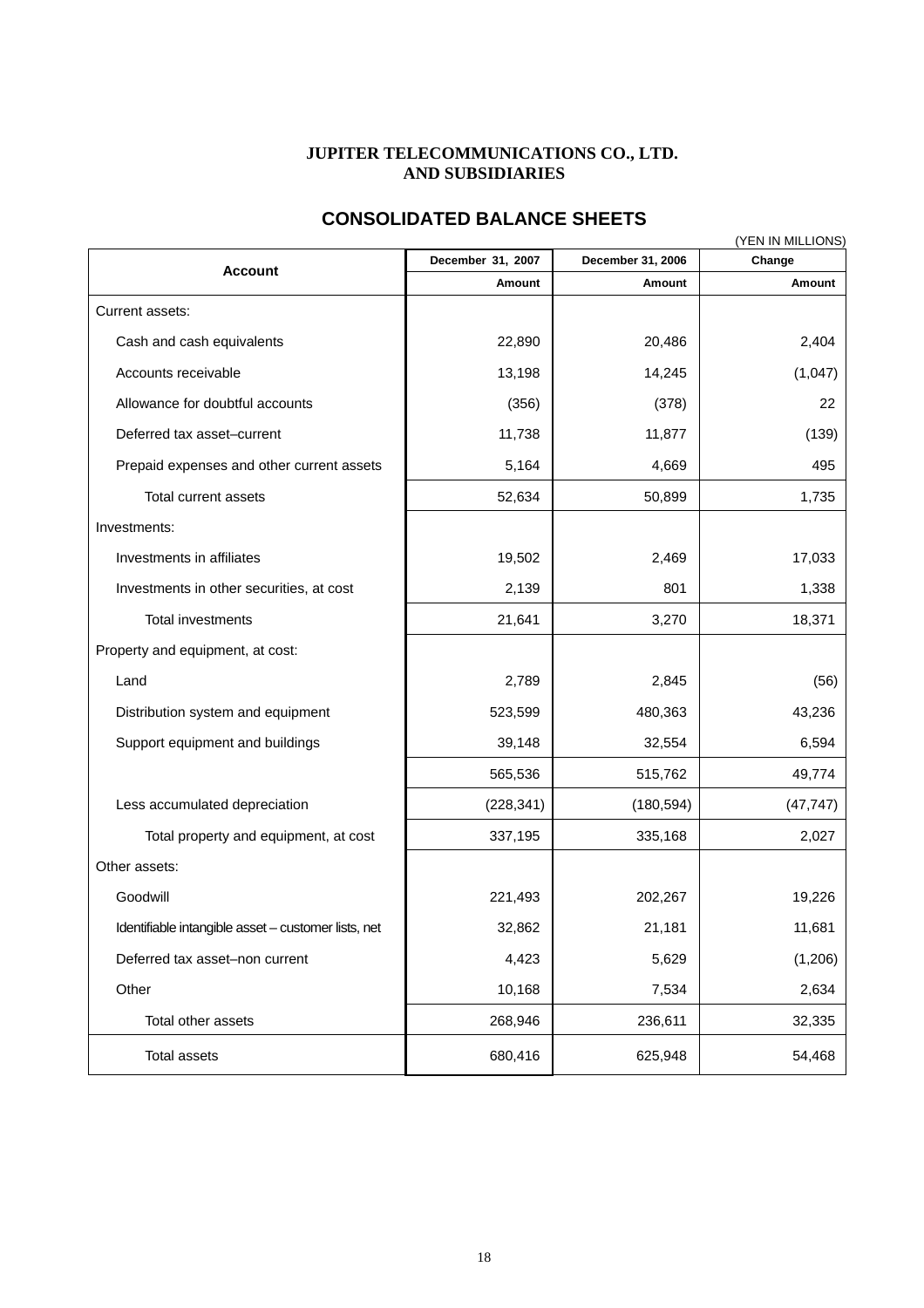| Account                                                           | December 31, 2007 | December 31, 2006 | Change    |
|-------------------------------------------------------------------|-------------------|-------------------|-----------|
|                                                                   | Amount            | Amount            | Amount    |
| <b>Current liabilities:</b>                                       |                   |                   |           |
| Short-term loans                                                  | 2,625             | 2,000             | 625       |
| Long-term debt-current portion                                    | 21,308            | 16,158            | 5,150     |
| Capital lease obligations-current portion                         |                   |                   |           |
| <b>Related parties</b>                                            | 11,671            | 10,893            | 778       |
| Other                                                             | 2,947             | 1,988             | 959       |
| Accounts payable                                                  | 24,279            | 26,166            | (1,887)   |
| Income tax payable                                                | 7,082             | 3,411             | 3,671     |
| Deposit from related parties                                      | 3,536             |                   | 3,536     |
| Deferred revenue-current portion                                  | 6,088             | 4,862             | 1,226     |
| Accrued expenses and other liabilities                            | 6,236             | 5,424             | 812       |
| Total current liabilities                                         | 85,772            | 70,902            | 14,870    |
| Long-term debt, less current portion                              | 143,219           | 173,455           | (30, 236) |
| Capital lease obligations, less current portion:                  |                   |                   |           |
| <b>Related parties</b>                                            | 34,335            | 30,595            | 3,740     |
| Other                                                             | 6,911             | 6,986             | (75)      |
| Deferred revenue                                                  | 54,708            | 55,044            | (336)     |
| Redeemable preferred stock of consolidated subsidiary             | 500               | 500               |           |
| Deferred tax liability - non current                              | 12,643            | 4,604             | 8,039     |
| Other liabilities                                                 | 6,920             | 2,516             | 4,404     |
| <b>Total liabilities</b>                                          | 345,008           | 344,602           | 406       |
| Minority interests                                                | 5,399             | 4,050             | 1,349     |
| Shareholders' equity:                                             |                   |                   |           |
| Ordinary shares no par value                                      | 116,734           | 115,232           | 1,502     |
| Additional paid-in capital                                        | 231,493           | 196,335           | 35,158    |
| Accumulated deficit                                               | (10,079)          | (34,071)          | 23,992    |
| Accumulated other comprehensive loss                              | (619)             | (200)             | (419)     |
| Treasury stock                                                    | (7, 520)          | (0)               | (7, 520)  |
| Total shareholders' equity                                        | 330,009           | 277,296           | 52,713    |
| Total liabilities, minority interests and<br>shareholders' equity | 680,416           | 625,948           | 54,468    |

*(Note)The Company presented "Deferred tax liabilities-non current" separately from "Other Liabilities" for all periods presented*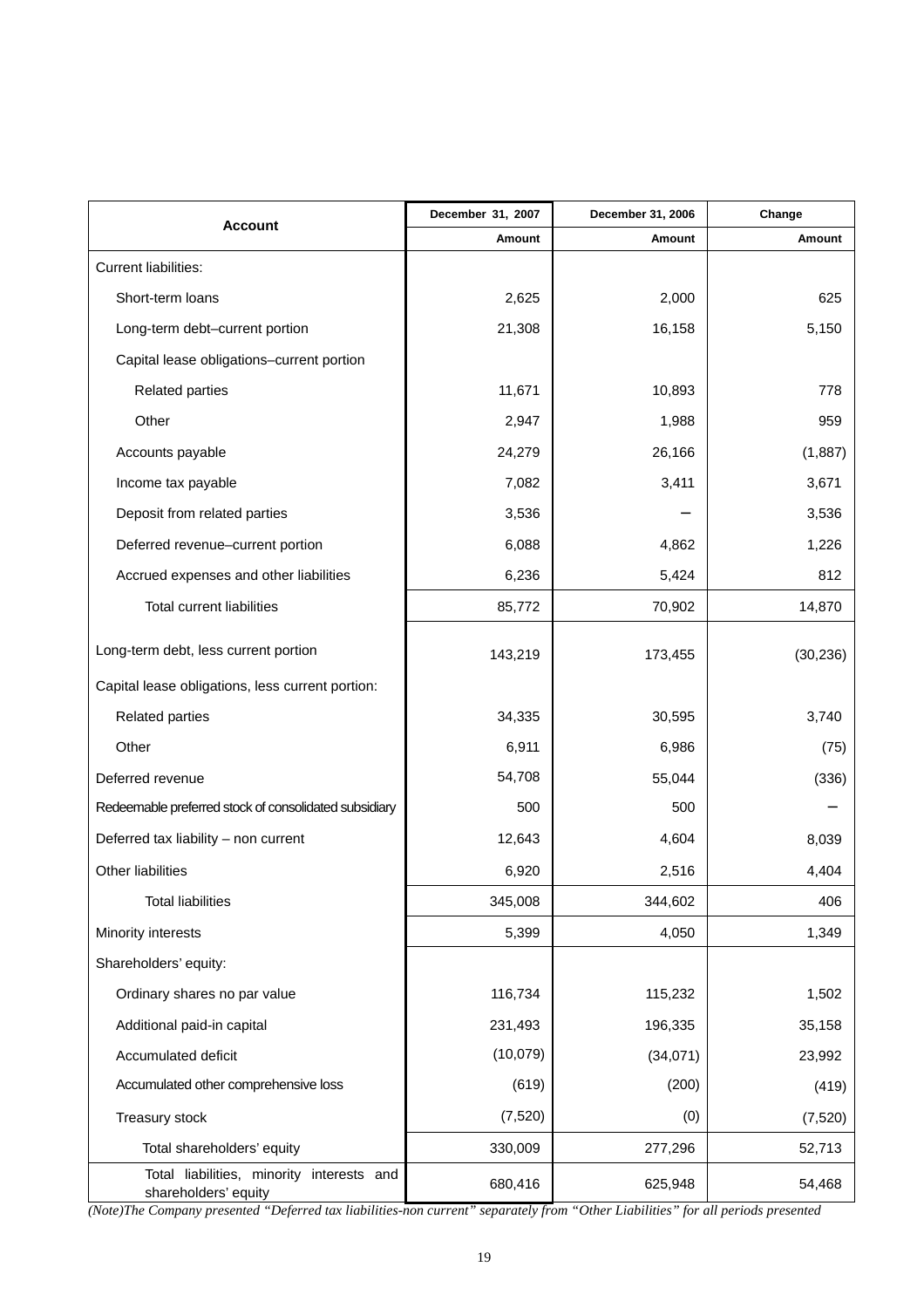#### **JUPITER TELECOMMUNICATIONS CO., LTD. AND SUBSIDIARIES**

#### **Consolidated Statements of Shareholders' Equity**

|                                                                     |                    |                               |                                |                        |                                                        |                              | (YEN IN MILLIONS)                |
|---------------------------------------------------------------------|--------------------|-------------------------------|--------------------------------|------------------------|--------------------------------------------------------|------------------------------|----------------------------------|
|                                                                     | Ordinary<br>Shares | Additional paid<br>in capital | Comprehensive<br>Income/(Loss) | Accumulated<br>Deficit | Accumulated<br>Other<br>Comprehensive<br>Income/(Loss) | Treasury<br>Stock at<br>cost | Total<br>Shareholders'<br>Equity |
| Balance at January 1,<br>2006                                       | 114,481            | 195,219                       |                                | (58, 353)              | 98                                                     | (0)                          | 251,445                          |
| Net Income                                                          |                    |                               | 24,481                         | 24,481                 |                                                        |                              | 24,481                           |
| Unrecognized loss of<br>acquired companies                          |                    |                               |                                | (199)                  |                                                        |                              | (199)                            |
| Other comprehensive<br>income:                                      |                    |                               |                                |                        |                                                        |                              |                                  |
| Changes in the fair<br>value of derivative<br>financial instruments |                    |                               | (298)                          |                        | (298)                                                  |                              | (298)                            |
| Comprehensive income                                                |                    |                               | 24,183                         |                        |                                                        |                              |                                  |
| Stock option exercise                                               | 751                | 782                           |                                |                        |                                                        |                              | 1,533                            |
| Stock compensation<br>(includes paid not issued<br>options)         |                    | 334                           |                                |                        |                                                        |                              | 334                              |
| Purchase of treasury stock                                          |                    |                               |                                |                        |                                                        | (0)                          | (0)                              |
| <b>Balance at December</b><br>31, 2006                              | 115,232            | 196,335                       |                                | (34,071)               | (200)                                                  | (0)                          | 277,296                          |
| Net income:                                                         |                    |                               | 23,992                         | 23,992                 |                                                        |                              | 23,992                           |
| Unrecognized loss of<br>acquired companies                          |                    |                               |                                |                        |                                                        |                              |                                  |
| Other comprehensive<br>income:                                      |                    |                               |                                |                        |                                                        |                              |                                  |
| Changes in the fair<br>value of derivative<br>financial instruments |                    |                               | (419)                          |                        | (419)                                                  |                              | (419)                            |
| Comprehensive income                                                |                    |                               | 23,573                         |                        |                                                        |                              |                                  |
| Stock option exercise                                               | 1,502              | 1,470                         |                                |                        |                                                        |                              | 2,972                            |
| Stock compensation<br>(includes paid not issued<br>options)         |                    | 141                           |                                |                        |                                                        |                              | 141                              |
| Increase due to merger                                              |                    | 33,547                        |                                |                        |                                                        |                              | 33,547                           |
| Purchase of treasury stock                                          |                    |                               |                                |                        |                                                        | (7, 520)                     | (7, 520)                         |
| <b>Balance at December</b><br>31, 2007                              | 116,734            | 231,493                       |                                | (10,079)               | (619)                                                  | (7, 520)                     | 330,009                          |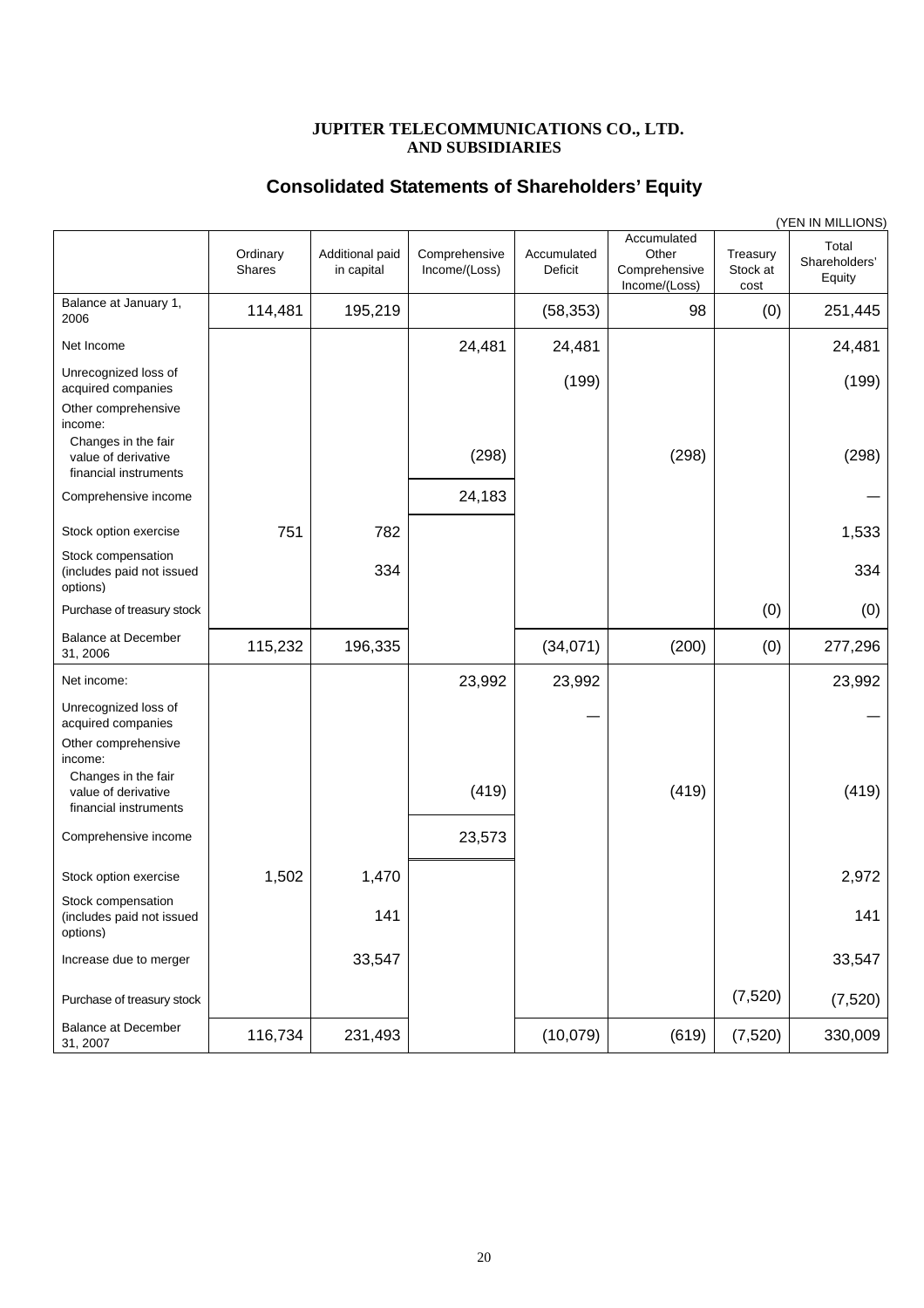# **JUPITER TELECOMMUNICATIONS CO., LTD. AND SUBSIDIARIES**

# **CONSOLIDATED STATEMENTS OF CASH FLOWS**

|                                                                                             |                                        | (YEN IN MILLIONS)                      |
|---------------------------------------------------------------------------------------------|----------------------------------------|----------------------------------------|
|                                                                                             | <b>Year ended December</b><br>31, 2007 | <b>Year ended December</b><br>31, 2006 |
| <b>Classification</b>                                                                       | Amount                                 | Amount                                 |
| Cash flows from operating activities:                                                       |                                        |                                        |
| Net income                                                                                  | 23,992                                 | 24,481                                 |
| Adjustments to reconcile net income to net cash provided by<br>operating activities:        |                                        |                                        |
| Depreciation and amortization                                                               | 64,222                                 | 54,044                                 |
| Equity in earnings of affiliates                                                            | (291)                                  | (371)                                  |
| Minority interest in net income of consolidated subsidiaries                                | 1,883                                  | 1,181                                  |
| Stock compensation expenses                                                                 | 140                                    | 332                                    |
| Deferred income taxes                                                                       | 1,657                                  | (1, 328)                               |
| Changes in operating assets and liabilities, excluding effects of<br>business combinations: |                                        |                                        |
| Decrease in accounts receivable, net                                                        | 2,477                                  | 436                                    |
| (Increase)/decrease in prepaid expenses and other current assets                            | 214                                    | (674)                                  |
| (Increase)/decrease in other assets                                                         | (2, 478)                               | 1,102                                  |
| Increase in accounts payable                                                                | 412                                    | 864                                    |
| Increase in accrued expenses and other liabilities                                          | 2,834                                  | 2,501                                  |
| Increase/(decrease) in deferred revenue                                                     | 164                                    | (2, 565)                               |
| Net cash provided by operating activities                                                   | 95,226                                 | 80,003                                 |
| Cash flows from investing activities:                                                       |                                        |                                        |
| Capital expenditures                                                                        | (46, 348)                              | (48, 460)                              |
| Acquisitions of new subsidiaries, net of cash acquired                                      | 634                                    | (56, 137)                              |
| Investments in and advances to affiliates                                                   | (1, 138)                               |                                        |
| Loan to related parties                                                                     | (5, 166)                               |                                        |
| Principle received from related party                                                       | 1,350                                  |                                        |
| Acquisition of minority interests in consolidated subsidiaries                              | (2, 543)                               | (17, 587)                              |
| Other investing activities                                                                  | 483                                    | 583                                    |
| Net cash used in investing activities                                                       | (52, 728)                              | (121, 601)                             |
| Cash flows from financing activities:                                                       |                                        |                                        |
| Proceeds from issuance of common stock                                                      | 2,973                                  | 1,533                                  |
| Purchase of treasury stock                                                                  | (7, 520)                               | (0)                                    |
| Net increase in short-term loans                                                            | 335                                    | 93                                     |
| Proceeds from long-term debt                                                                | 613                                    | 106,789                                |
| Principal payments of long-term debt                                                        | (25, 699)                              | (66, 975)                              |
| Principal payments under capital lease obligations                                          | (15,689)                               | (13, 455)                              |
| Other financing activities                                                                  | 4,893                                  | (1, 184)                               |
| Net cash provided by (used in) financing activities                                         | (40, 094)                              | 26,801                                 |
| Net increase/(decrease) in cash and cash equivalents                                        | 2,404                                  | (14, 797)                              |
| Cash and cash equivalents at beginning of year                                              | 20,486                                 | 35,283                                 |
| Cash and cash equivalents at end of term                                                    | 22,890                                 | 20,486                                 |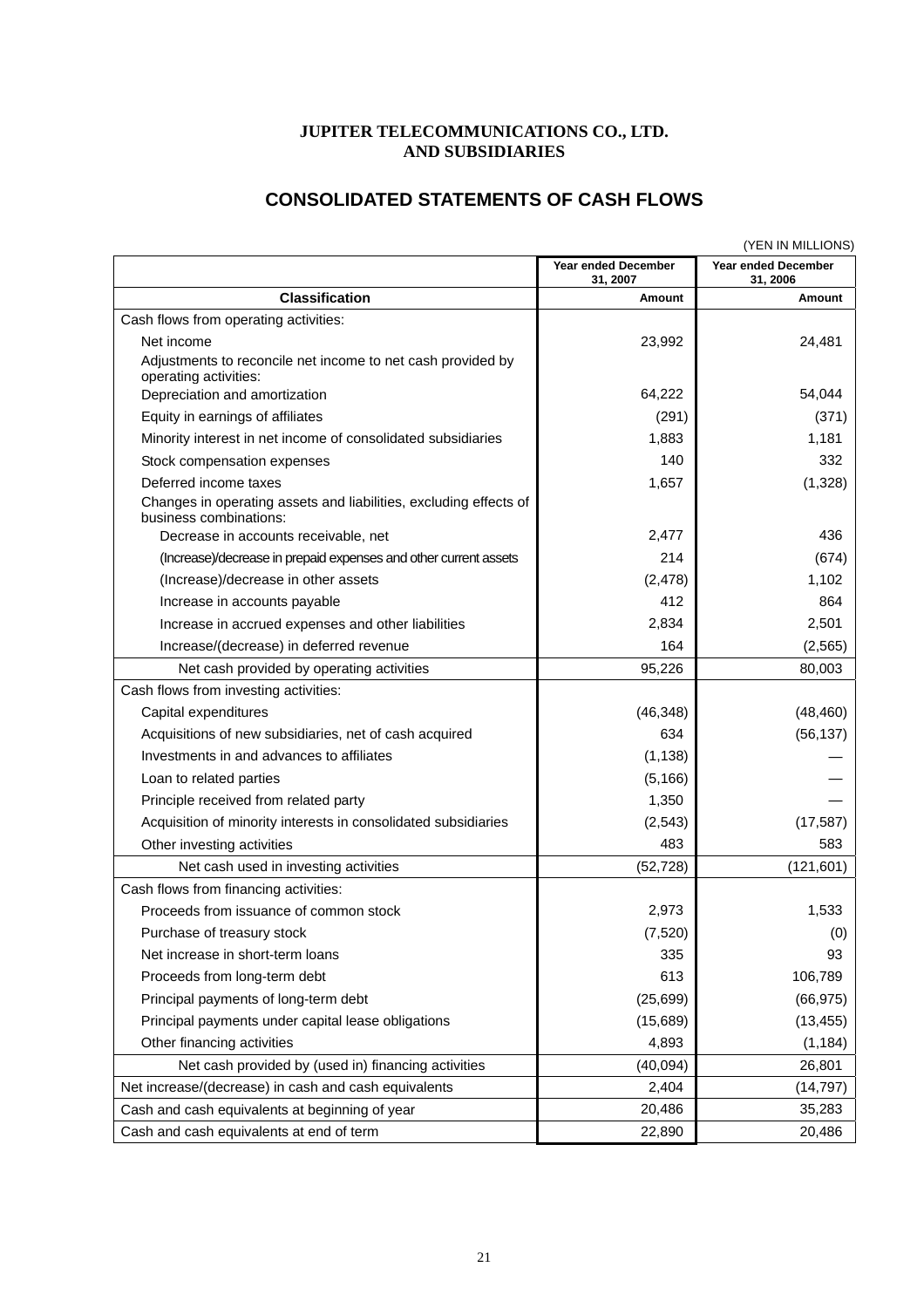# **Summary of significant accounting policies**

- 1. Scope of consolidation
	- (1) Number of consolidated subsidiaries: 32
	- (2) The names of the Company's consolidated subsidiaries are shown in " . Status of the Jupiter Telecommunications Co., Ltd.(J:COM) Group".
- 2. Scope of application of equity method
	- (1) Number of equity method affiliates: 11
	- (2) The names of these affiliates are shown in " .Status of the Jupiter Telecommunications Co., Ltd.(J:COM) Group".
- 3. Fiscal year end
	- The fiscal year end for all consolidated subsidiaries is the same as the date of consolidation
- 4. Significant accounting policies
	- (1) Accounting standards used to prepare financial statements The Company prepares its annual consolidated financial statements using terminology, forms and methods of preparation required under accounting principles generally accepted in the United States of America.
	- (2) Securities valuation standards and valuation method
		- To value its securities, the Company applies Statement of Financial Accounting Standards ("SFAS") No. 115, "Accounting for Certain Investments in Debt and Equity Securities."
			- Investments in affiliates (excluding loans): Equity method
				- Investments in other securities: Cost method

When investments in affiliates and unmarketable stocks decline in value, the Company considers the possibility of recognizing impairment losses, if such declines are deemed to be other-than-temporary.

(3) Valuation standards and valuation methods for derivatives

The Company accounts for derivatives based on SFAS No.133 "Accounting for Certain Derivative Instruments and Hedging Activities" as amended. According to SFAS No. 133, as amended, all derivatives must be fairly valued and recognized on the balance sheet as assets or liabilities.

- Derivative instrument designated and effectively active as a fair value hedge: Changes in the fair value of derivative instruments and of the assets or liabilities being hedged are recognized as periodic income/loss.
- Derivative instrument designated as cash flow hedge—regarding the portion effectively active as a hedge: Until income/losses on the assets or liabilities being hedged are recognized on the income statement, they must be recognized as other comprehensive income/loss.
- Derivative instrument designated as cash flow hedge—regarding the portion that is not effectively active as a hedge:

Recognized as periodic income/loss.

- Derivative instruments not designated as hedge: Changes in fair value recognized as periodic income/loss.
- (4) Accounting for long-lived assets

For long-term assets other than goodwill, the Company evaluates the need for impairment losses on the guidance in SFAS No. 144 "Accounting for the Impairment or Disposal of Long-Lived Assets", whenever events or changes in circumstances indicate that the carrying amount of an asset may not be recoverable.

(5) Depreciation method for tangible fixed assets

The straight-line method is applied.

Useful lives of major assets:

| Distribution equipment:                            | $10 - 17$ years |
|----------------------------------------------------|-----------------|
| Buildings:                                         | $15 - 40$ years |
| Support equipment and buildings: 5 - 15 years      |                 |
| A seate acquired through capital leases are depres |                 |

(Assets acquired through capital leases are depreciated over periods ranging from 2-20 years.)

(6) Valuation standards and valuation methods for goodwill

The Company recognizes as goodwill the difference between costs of acquisition of consolidated subsidiaries and the estimated fair value of the net assets of applicable companies.

In accordance with SFAS No. 142, "Goodwill and Other Intangible Assets," the Company conducts an impairment test once each year or whenever an event occurs that suggests the possibility of impairment.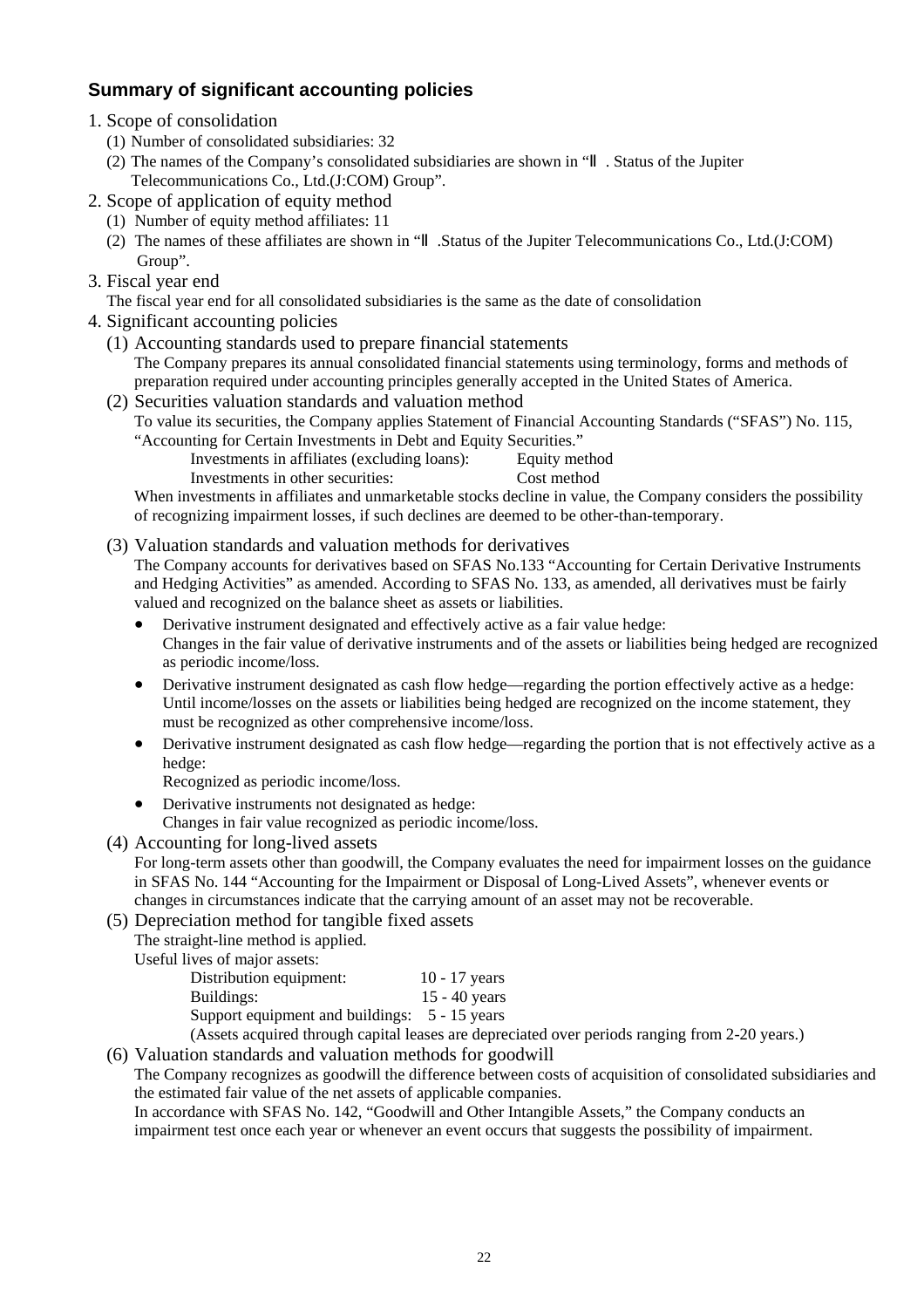#### (7)Accounting methods of Asset Retirement Obligation

The company applies FASB Interpretation No. 47 which clarifies that the term asset retirement obligation as used in FASB Statement No.143, Accounting for Asset Retirement Obligations. This interpretation requires us to recognize a liability for the fair value of a conditional asset retirement obligation if the fair value of the liability can be reasonably estimated.

#### (8) Standards for recognition of important allowances

#### Bad debt allowance

The Company calculates a bad debt allowance on the basis of our best estimate of probable future losses on accounts receivable. It also recognizes estimated uncollectible amounts when such allowances are required.

#### (9) Lease transactions

The Company accounts for leases in accordance with SFAS No.13 "Accounting for Leases."

#### (10) Amortization of identifiable intangible assets

Intangible assets consist of customer relationships, which are amortized over the expected lives of our customers (up to 10 years).

Intangible assets consist of distribution franchise, which are amortized over the expected lives of our customers (up to 20 years).

#### (11) Income Taxes

The Company and its subsidiaries account for income taxes under the asset and liability method. Deferred tax assets and liabilities are recognized for the future tax consequences attributable to differences between the financial statement carrying amounts of existing assets and liabilities and their respective tax bases and operating loss and tax credit carryforwards. Deferred tax assets and liabilities are measured using enacted tax rates expected to apply to taxable income in the years in which those temporary differences are expected to be recovered or settled. The effect on deferred tax assets and liabilities of a change in tax rates is recognized in income in the period that includes the enactment date.

#### (12) Revenue Recognition

The Company and its subsidiaries recognize cable television, high-speed Internet access, telephony and programming revenues when such services are provided to subscribers. Revenues derived from other sources are recognized when services are provided, events occur or products are delivered. Initial subscriber installation revenues are recognized in the period in which the related services are provided to the extent of direct selling costs. Any remaining amount is deferred and recognized over the estimated average period that the subscribers are expected to remain connected to the cable television system. Historically, installation revenues have been less than related direct selling costs, therefore such revenues have been recognized as installations are completed.

The Company and its subsidiaries provide poor reception rebroadcasting services to noncable television viewers suffering from poor reception of television waves caused by artificial obstacles. The Company and its subsidiaries enter into agreements with parties that have built obstacles causing poor reception for construction and maintenance of cable facilities to provide such services to the affected viewers at no cost to them during the agreement period. Under these agreements, the Company and its subsidiaries receive up-front, lump-sum compensation payments for construction and maintenance. Revenues from these agreements have been deferred and are being recognized in income on a straight-line basis over the agreement periods which are generally 20 years. Such revenues are included in revenue - other in the accompanying consolidated statements of operations.

The Company's channels distribute programming to individual satellite platform subscribers through an agreement with the platform operator which provides subscriber management services to channels in return for a fee based on subscription revenues. Individual satellite subscribers pay a monthly fee for programming channels under the terms of rolling one-month subscription contracts. Cable and broadband service providers generally pay a per-subscriber fee for the right to distribute the company's programming on their systems under the terms of generally annual distribution contracts. Revenue for such services is recognized in the periods in which programming services are provided to cable, satellite and broadband subscribers.

#### (13) Stock compensation

The FASB issued SFAS No. 123 (Revised 2004) (SFAS No. 123R) in December 2004. SFAS No. 123R is a revision of SFAS No. 123 Accounting for Stock-Based Compensation. SFAS No. 123R requires a public entity to measure the cost of employee services received in exchange for an award of equity instruments based on the grant-date fair value of the award. That cost will be recognized over the period during which an employee is required to provide service in exchange for the award. The company has applied the modified prospective method to adopt SFAS No. 123R since January 1, 2006.

#### (14) Business combination

The company merged with JTV on September 1, 2007 by issuing the company's ordinary shares to LGI and Sumitomo in exchange for their JTV ordinary shares. Under the provisions of SFAS 141, Business Combinations, the JTV interest acquired from LGI, our consolidating parent has been treated as a transaction between entities under common control (recognized at book value), whereas, the JTV interest acquired from Sumitomo has been accounted for using the purchase method of accounting (recognized at fair value). Accordingly, the excess of our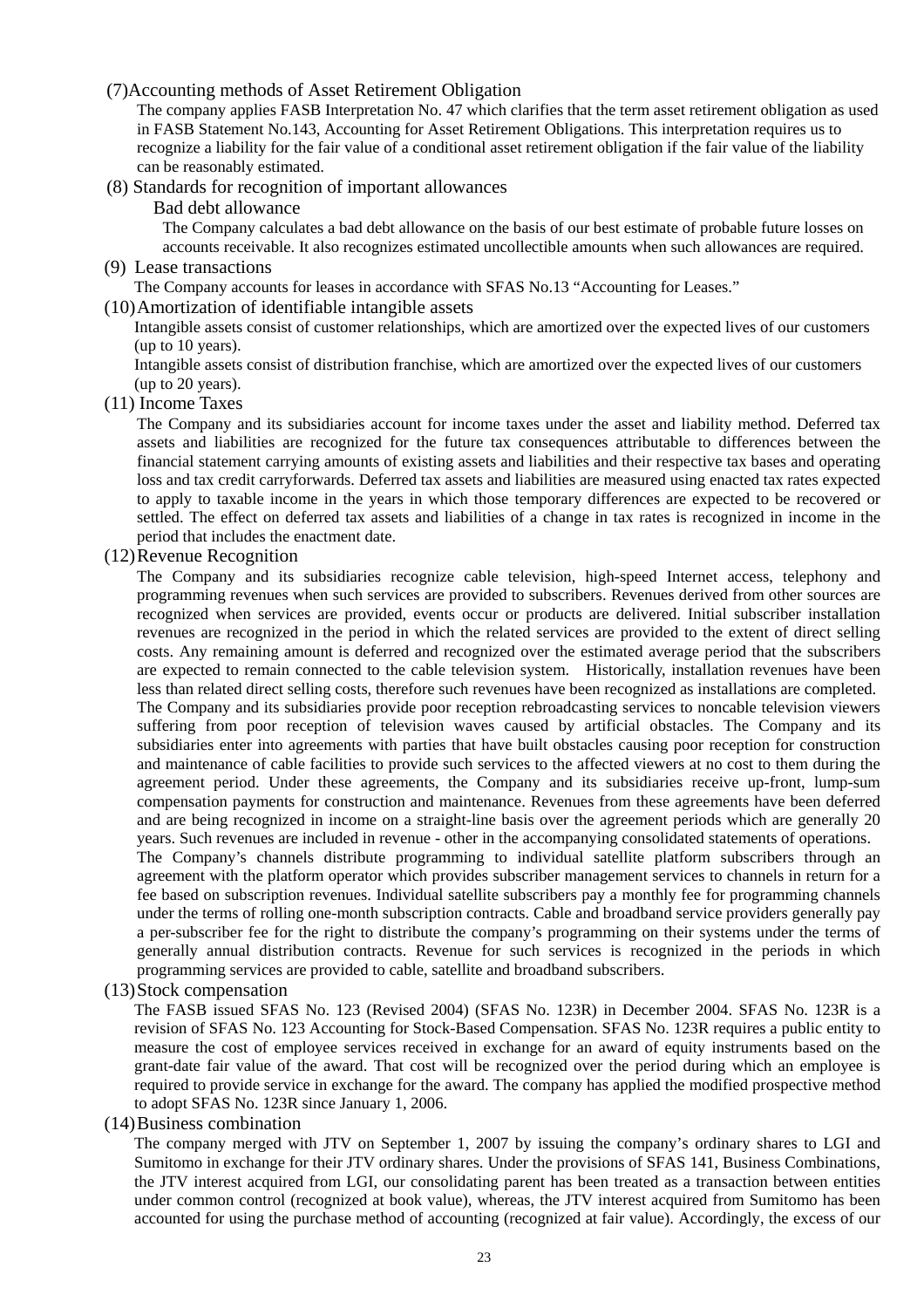acquisition costs over the fair value of net assets acquired from JTV was allocated to goodwill. The opening balance sheet of JTV is based on preliminary purchase price allocations and is therefore subject to adjustment based on our final assessment of the fair value of tangible and intangible assets and liabilities.

### **Notes to Annual Consolidated Financial Statements**

#### **Segment Information**

#### (1) Operating segments

The Jupiter Telecommunications Group (the Company and its consolidated subsidiaries) operates a single segment which it calls the broadband businesses. Therefore, information on operating segments has been omitted in this section.

#### (2) Segment information by region

Because the Company does not have any overseas subsidiaries or branches, this section is not applicable.

# **Earning per share**

|                                             | Year ended<br>December 31. |           |  |
|---------------------------------------------|----------------------------|-----------|--|
|                                             | 2007                       | 2006      |  |
|                                             | ¥23,992                    | ¥24,481   |  |
| Weighted average common shares outstanding: |                            |           |  |
|                                             | 6,572,638                  | 6,367,220 |  |
|                                             | 20,492                     | 10,781    |  |
|                                             | 6,593,130                  | 6,378,001 |  |
| Earnings per share (Yen):                   |                            |           |  |
|                                             | ¥3.650.27                  | ¥3,844.83 |  |
|                                             | ¥3,638.93                  | ¥3.838.33 |  |

### **Subsequent events**

None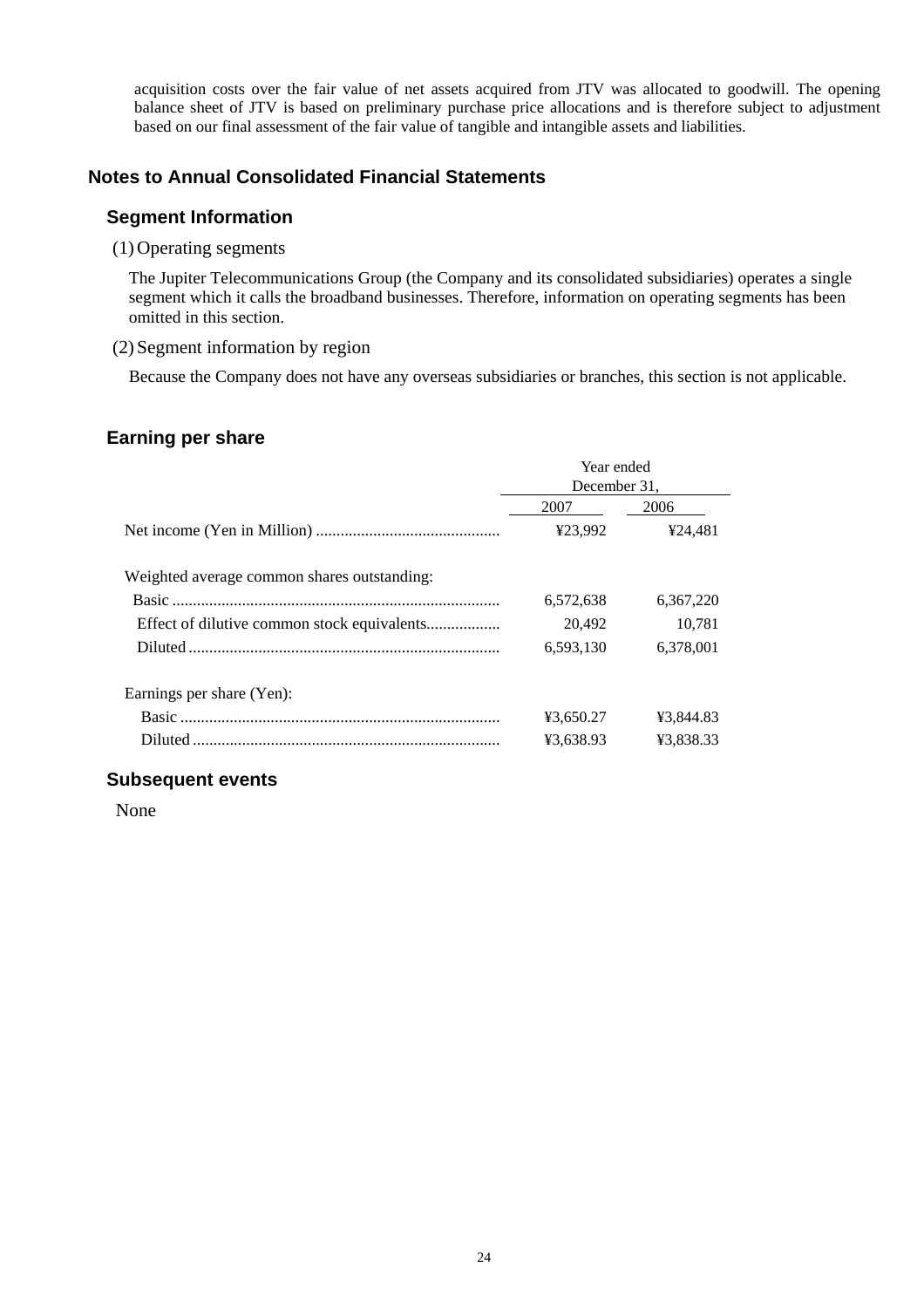# Ⅴ. **Annual financial Statements**

For the Year Ended December 31, 2007

# **JUPITER TELECOMMUNICATIONS CO., LTD (Parent Company Only-Japanese GAAP) STATEMENTS OF OPERATION**

**(YEN IN MILLIONS)**

| <b>Account</b>                                | Year ended<br>December 31, 2007 | Year ended<br>December 31, 2006 | Change        |         |  |
|-----------------------------------------------|---------------------------------|---------------------------------|---------------|---------|--|
|                                               | <b>Amount</b>                   | <b>Amount</b>                   | <b>Amount</b> | ( )     |  |
| <b>Sales</b>                                  | 107,807                         | 100,288                         | 7,519         | 7.5     |  |
| Cost of sales                                 | 87,952                          | 85,300                          | 2,652         | 3.1     |  |
| <b>Gross income</b>                           | 19,855                          | 14,988                          | 4,867         | 32.5    |  |
| Selling, general & administrative expenses    | 11,708                          | 10,662                          | 1,046         | 9.8     |  |
| Wages and salaries                            | 3,678                           | 3,529                           | 149           | 4.2     |  |
| Retirement cost                               | 69                              | 71                              | (2)           | 2.8     |  |
| Employee's benefit                            | 661                             | 824                             | (163)         | 19.8    |  |
| Rent expense                                  | 890                             | 736                             | 154           | 20.9    |  |
| Consulting expenses                           | 2,226                           | 2,407                           | (181)         | 7.5     |  |
| Depreciation expense                          | 1,044                           | 860                             | 184           | 21.4    |  |
| Amortization of goodwill                      | 541                             |                                 | 541           |         |  |
| Other                                         | 2,599                           | 2,235                           | 364           | 16.3    |  |
| <b>Operating income</b>                       | 8,147                           | 4,326                           | 3,821         | 88.3    |  |
| Non-Operating profit                          | 3,635                           | 4,494                           | (859)         | (19.1)  |  |
| Interest revenue                              | 2,814                           | 2,699                           | 115           | 4.3     |  |
| <b>Dividends</b>                              | 373                             | 1,366                           | (993)         | (72.7)  |  |
| Guarantee fee                                 | 104                             | 117                             | (13)          | (11.1)  |  |
| Exchange gain                                 |                                 | 3                               | (3)           | (100.0) |  |
| Other                                         | 344                             | 309                             | 35            | 11.3    |  |
| Non-Operating charges                         | 3,126                           | 2,195                           | 931           | 42.4    |  |
| Interest expense                              | 2,597                           | 1,635                           | 962           | 58.8    |  |
| Long term prepaid guarantees amortization     | 219                             | 167                             | 52            | 31.1    |  |
| Stock issue cost amortization                 | 214                             | 251                             | (37)          | (14.7)  |  |
| Other                                         | 96                              | 142                             | (46)          | (32.4)  |  |
| <b>Ordinary income</b>                        | 8,656                           | 6,625                           | 2,031         | 30.7    |  |
| <b>Extraordinary losses</b>                   | 59                              | 111                             | (52)          | (46.8)  |  |
| Loss on one-time amortization of loan expense | 59                              | 111                             | (52)          | (46.8)  |  |
| Net income before taxes                       | 8,597                           | 6,514                           | 2,083         | 32.0    |  |
| Income taxes & inhabitant taxes               | 3,661                           | 463                             | 3,198         | 690.7   |  |
| Income taxes - deferred                       | (1, 391)                        | (431)                           | (960)         | (222.7) |  |
| Net income after taxes                        | 6,327                           | 6,482                           | (155)         | (2.4)   |  |

*\* Fractional rounded makes some differences between sum of breakdown and total in Change column.*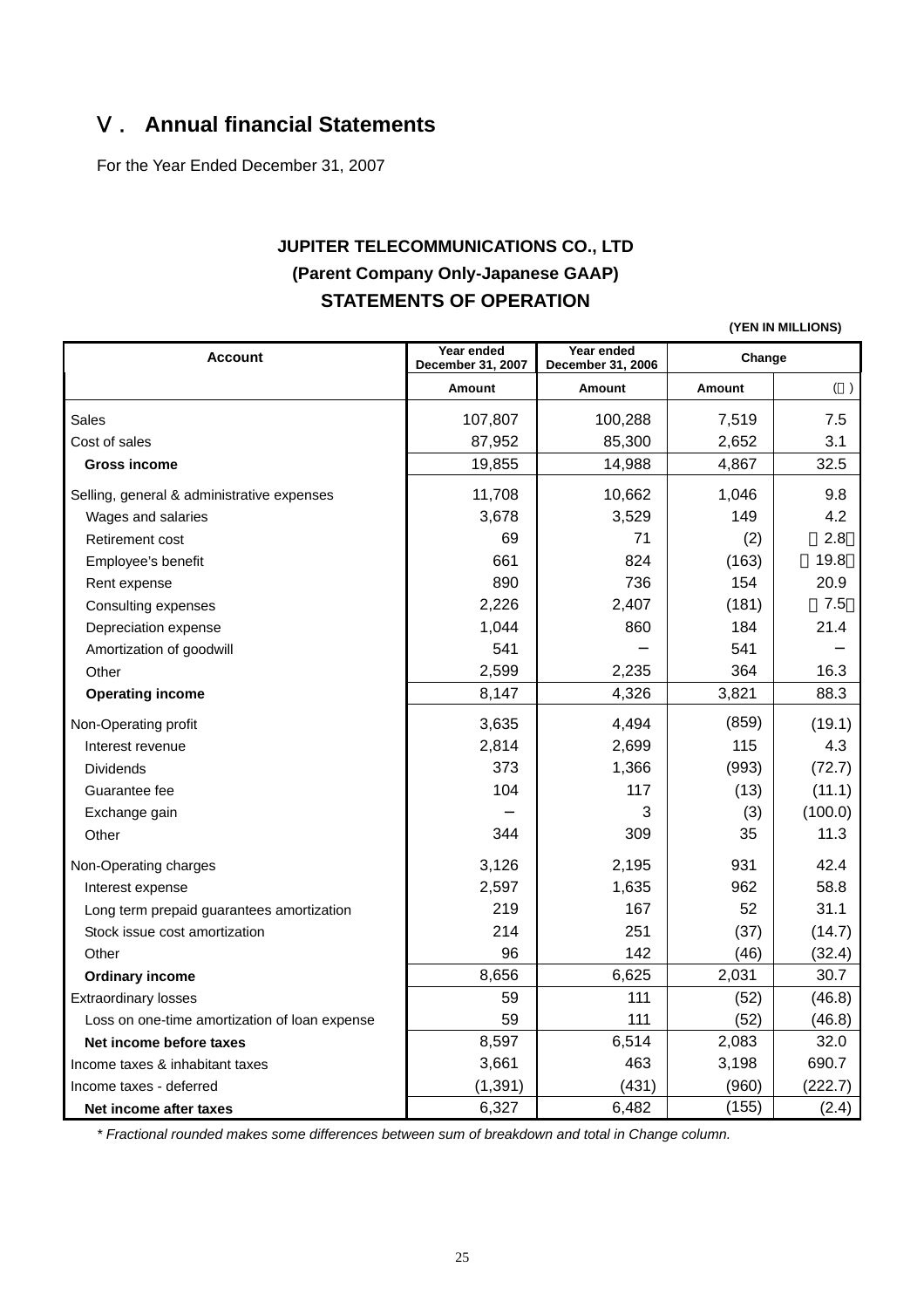# **JUPITER TELECOMMUNICATIONS CO., LTD (Parent Company Only-Japanese GAAP) BALANCE SHEETS**

|                                               |                      |                             | (YEN IN MILLIONS) |                                                     |                      |                      |           |
|-----------------------------------------------|----------------------|-----------------------------|-------------------|-----------------------------------------------------|----------------------|----------------------|-----------|
| <b>Account</b>                                | December<br>31, 2007 | <b>December</b><br>31, 2006 | Change            | <b>Account</b>                                      | December<br>31, 2007 | December<br>31, 2006 | Change    |
|                                               | Amount               | Amount                      | Amount            |                                                     | Amount               | Amount               | Amount    |
| Current assets:                               |                      |                             |                   | <b>Current liabilities:</b>                         |                      |                      |           |
| Cash and cash equivalents                     | 1,437                | 3,613                       | (2, 176)          | Accounts payable-Trade                              | 7,964                | 8,472                | (508)     |
| Accounts receivable-Trade                     | 11,533               | 12,327                      | (794)             | Long-term debt -current portion                     | 18,075               | 12,750               | 5,325     |
| Securities                                    | 14,290               | 5,995                       | 8,295             | <b>Accrued liabilities</b>                          | 2,630                | 2,520                | 110       |
| Inventories                                   | 359                  | 769                         | (410)             | Accrued expenses                                    | 1,492                | 998                  | 494       |
| Prepaid expenses                              | 622                  | 491                         | 131               | Income tax payable                                  | 4,076                | 136                  | 3,940     |
| Deposit                                       | 4,000                | 7,000                       | (3,000)           | Withheld payable                                    | 2,614                | 324                  | 2,290     |
| Deferred tax asset                            | 845                  | 426                         | 419               | Other current liabilities                           | 37                   | 13                   | 24        |
| Other current assets                          | 4,332                | 3,643                       | 689               | <b>Total current liabilities</b>                    | 36,888               | 25,213               | 11,675    |
| Total current assets                          | 37,418               | 34,264                      | 3,154             | <b>Fixed liabilities:</b>                           |                      |                      |           |
| Fixed assets:                                 |                      |                             |                   | Long-term debt                                      | 128,151              | 155,750              | (27, 599) |
| <b>Buildings</b>                              | 1,041                | 986                         | 55                | Deferred tax liability                              | 14,620               |                      | 14,620    |
| Other structure                               | 30                   | 33                          | (3)               | Other long term liabilities                         | 1,029                | 234                  | 795       |
| Machinery and equipment                       | 1,462                | 1,505                       | (43)              | <b>Total fixed liabilities</b>                      | 143,800              | 155,984              | (12, 184) |
| Land                                          | 429                  | 429                         |                   | <b>Total Liabilities</b>                            | 180,688              | 181,197              | (509)     |
| Tangible fixed assets                         | 2,962                | 2,953                       | 9                 |                                                     |                      |                      |           |
| Goodwill                                      | 15,680               |                             | 15,680            | Stockholders' equity                                |                      |                      |           |
| Software                                      | 4,106                | 3,474                       | 632               | Common stock                                        | 116,734              | 115,232              | 1,502     |
| Other intangible fixed asset                  | 14                   | 10                          | 4                 | Advance on subscription                             |                      | 32                   | (32)      |
| Intangible fixed assets                       | 19,800               | 3,484                       | 16,316            | Capital surplus:                                    |                      |                      |           |
|                                               |                      |                             |                   | Capital reserve                                     | 30,873               | 29,371               | 1,502     |
|                                               |                      |                             |                   | Additional paid-in capital                          | 94,132               | 42,230               | 51,902    |
| Investment securities                         | 2,706                | 779                         | 1,927             | <b>Total Capital Surplus</b>                        | 125,005              | 71,601               | 53,404    |
| Investments to subsidiaries<br>and affiliates | 269,612              | 211,048                     | 58,564            |                                                     |                      |                      |           |
| Long-term loans to others                     | 251                  | 268                         |                   | (17) Accumulated profit                             |                      |                      |           |
| Long-term loans to related<br>parties         | 92,300               | 119,500                     | (27, 200)         | Retained earnings carried<br>forward                | 12,809               | 6,482                | 6,327     |
| Long-term prepaid expenses                    | 753                  | 982                         | (229)             | Total retained earnings                             | 12,809               | 6,482                | 6,327     |
| Guarantees                                    | 1,315                | 821                         | 494               | Treasury stock                                      | (7,520)              | (0)                  | (7,520)   |
| Other investments                             | 29                   | 39                          | (10)              | Total Stockholder's equity                          | 247,028              | 193,347              | 53,681    |
| Total investment and other<br>assets          | 366,966              | 333,437                     | 33,529            | Revaluation surplus                                 |                      |                      |           |
| Total fixed assets                            | 389,728              | 339,874                     | 49,854            | Deferred hedge loss                                 | (584)                | (192)                | (392)     |
| Deferred charges                              |                      |                             |                   | <b>Total Revaluation surplus</b>                    | (584)                | (192)                | (392)     |
| Stock issuance cost                           |                      | 214                         | (214)             | Stock option                                        | 14                   |                      | 14        |
| <b>Total Deferred charges</b>                 |                      | 214                         | (214)             | <b>Total Net Assets</b>                             | 246,458              | 193,155              | 53,303    |
| <b>Total Assets</b>                           | 427,146              | 374,352                     | 52, 794           | <b>Total Liabilities &amp; Net</b><br><b>Assets</b> | 427,146              | 374,352              | 52,794    |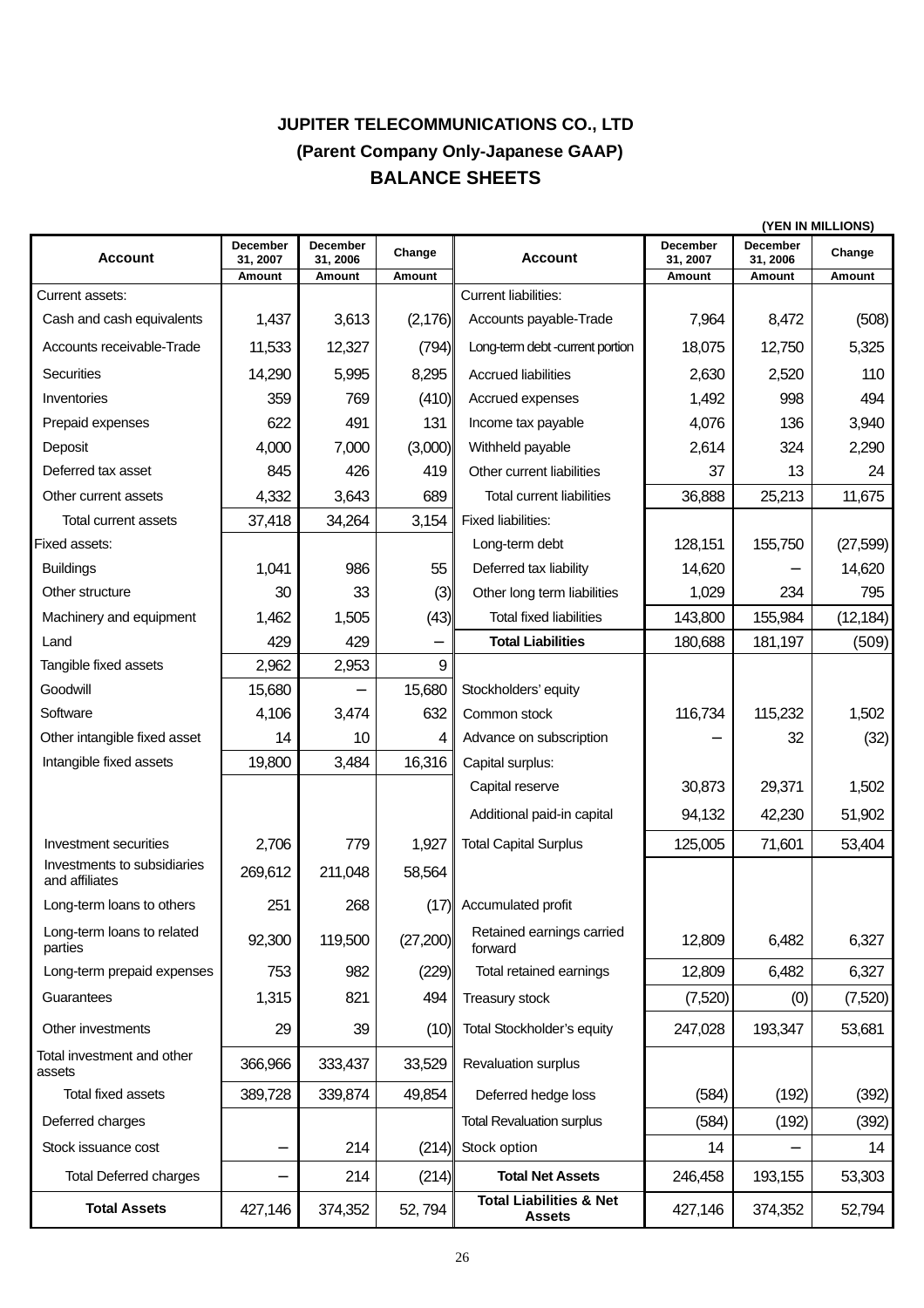$^{\ast}$  In accordance with guidance from Japanese CPA association, the Company transferred Certificates of Deposit from "Cash and cash deposits" to "Securities" for all periods presented ¥8,300 million in 2007, ¥2,300 million, respectively **.** 

#### **(Note)**

| 1 Accumulated depreciation of Tangible fixed assets |  |  |
|-----------------------------------------------------|--|--|

2 Guarantee liabilities for bank loan \* ¥23,926 million ¥27,090 million

December 31, 2007 December 31, 2006 1 Accumulated depreciation of Tangible fixed assets ¥1,176 million ¥794 million

on behalf of certain subsidiaries and affiliates.

\*Other than above guarantee liabilities, we have 4,069 million (USD 3,700 million) exchange reservation contract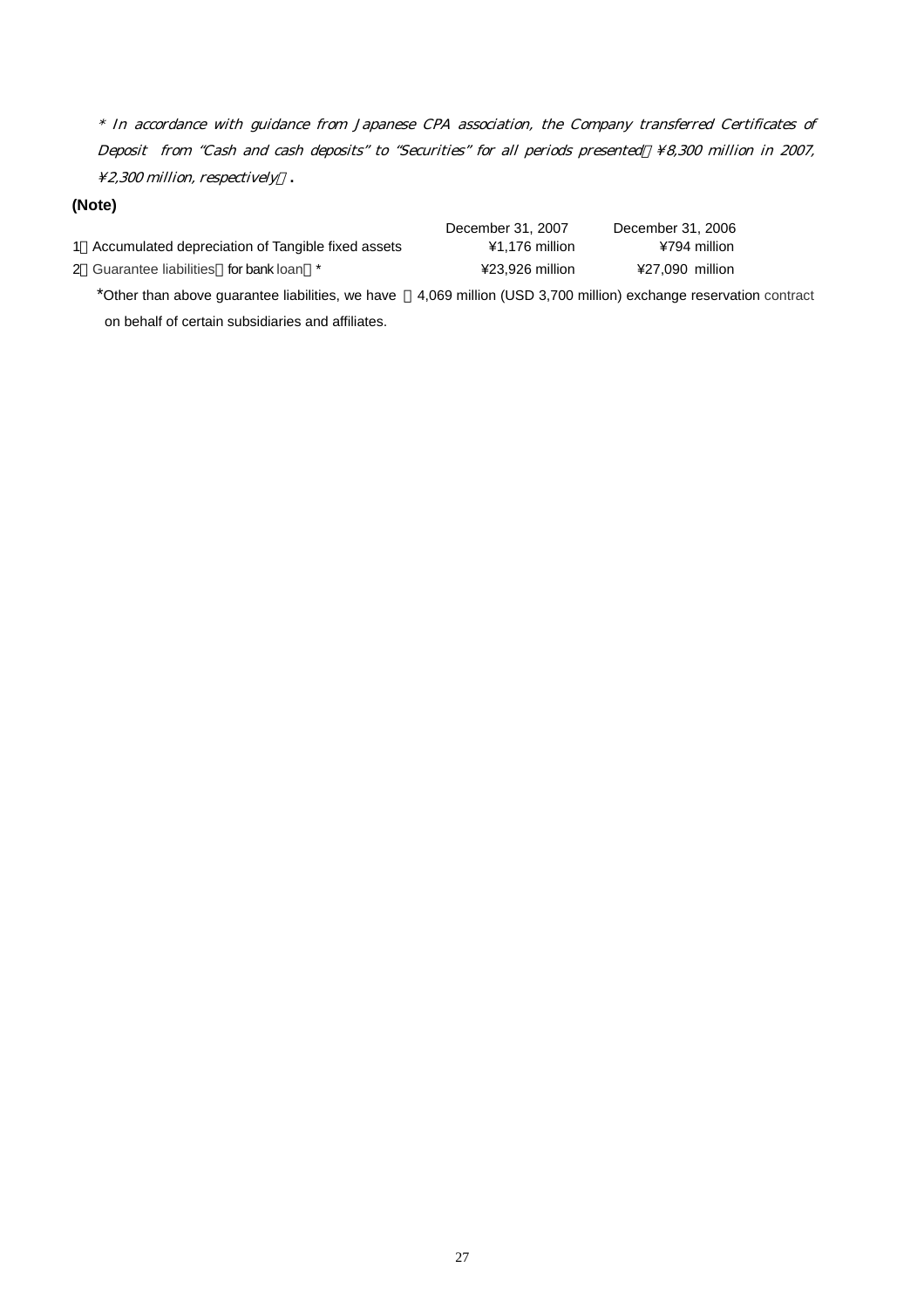# **JUPITER TELECOMMUNICATIONS CO., LTD (Parent Company Only-Japanese GAAP) Statement of stockholders' equity**

For the 12 month ended December 31, 2006

| Yen in millions                                                               |                 |                      |           |                        |               |                                      |                   |                   |                        |  |
|-------------------------------------------------------------------------------|-----------------|----------------------|-----------|------------------------|---------------|--------------------------------------|-------------------|-------------------|------------------------|--|
|                                                                               |                 | Stockholders' equity |           |                        |               |                                      |                   |                   |                        |  |
|                                                                               |                 |                      |           | <b>Capital Surplus</b> |               | <b>Retained Earnings</b>             |                   |                   |                        |  |
|                                                                               | Common<br>stock | Advance on           | Capital   | Additional<br>paid-in  | Total capital | Accumulated<br>profit                | Total<br>retained | Treasury<br>stock | Total<br>Stockholders' |  |
|                                                                               |                 | subscription         | reserve   | capital                | surplus       | Retained earnings<br>carried forward | earnings          |                   | equity                 |  |
| Balance at December 31, 2005                                                  | 114,481         | 0                    | 89,017    |                        | 89,017        | (18, 166)                            | (18, 166)         | (0)               | 185,332                |  |
| Movement for this period                                                      |                 |                      |           |                        |               |                                      |                   |                   |                        |  |
| Covering of deficit due to<br>decrease of capital reserve                     |                 |                      | (60, 396) | 42,230                 | (18, 166)     | 18,166                               | 18,166            |                   |                        |  |
| Net income                                                                    |                 |                      |           |                        |               | 6,482                                | 6,482             |                   | 6,482                  |  |
| Treasury stock                                                                |                 |                      |           |                        |               |                                      |                   | (0)               | (0)                    |  |
| Stock option exercise                                                         | 751             | 32                   | 750       |                        | 750           |                                      |                   |                   | 1,533                  |  |
| Reclass from Advance on<br>subscription to Common<br>stock or Capital reserve | 0               | (0)                  | 0         |                        | 0             |                                      |                   |                   |                        |  |
| Movement by recognition of<br>hedge gain (loss)                               |                 |                      |           |                        |               |                                      |                   |                   |                        |  |
| Total movement                                                                | 751             | 32                   | (59, 646) | 42,230                 | (17, 416)     | 24,648                               | 24,648            | (0)               | 8,015                  |  |
| Balance at December 31, 2006                                                  | 115,232         | 32                   | 29,371    | 42,230                 | 71,601        | 6,482                                | 6,482             | (0)               | 193,347                |  |

|                                                                               | <b>Revaluation surplus</b> | <b>Total Net</b>             |         |
|-------------------------------------------------------------------------------|----------------------------|------------------------------|---------|
|                                                                               | Deferred hedge<br>loss     | Total revaluation<br>surplus | assets  |
| Balance at December 31, 2005                                                  |                            |                              | 185,332 |
| Movement for this period                                                      |                            |                              |         |
| Covering of deficit due to<br>decrease of capital reserve                     |                            |                              |         |
| Net income                                                                    |                            |                              | 6,482   |
| <b>Treasury stock</b>                                                         |                            |                              | (0)     |
| Stock option exercise                                                         |                            |                              | 1,533   |
| Reclass from Advance on<br>subscription to Common<br>stock or Capital reserve |                            |                              |         |
| Movement by recognition of<br>hedge loss                                      | (192)                      | (192)                        | (192)   |
| Total movement                                                                | (192)                      | (192)                        | 7,823   |
| Balance at December 31, 2006                                                  | (192)                      | (192)                        | 193,155 |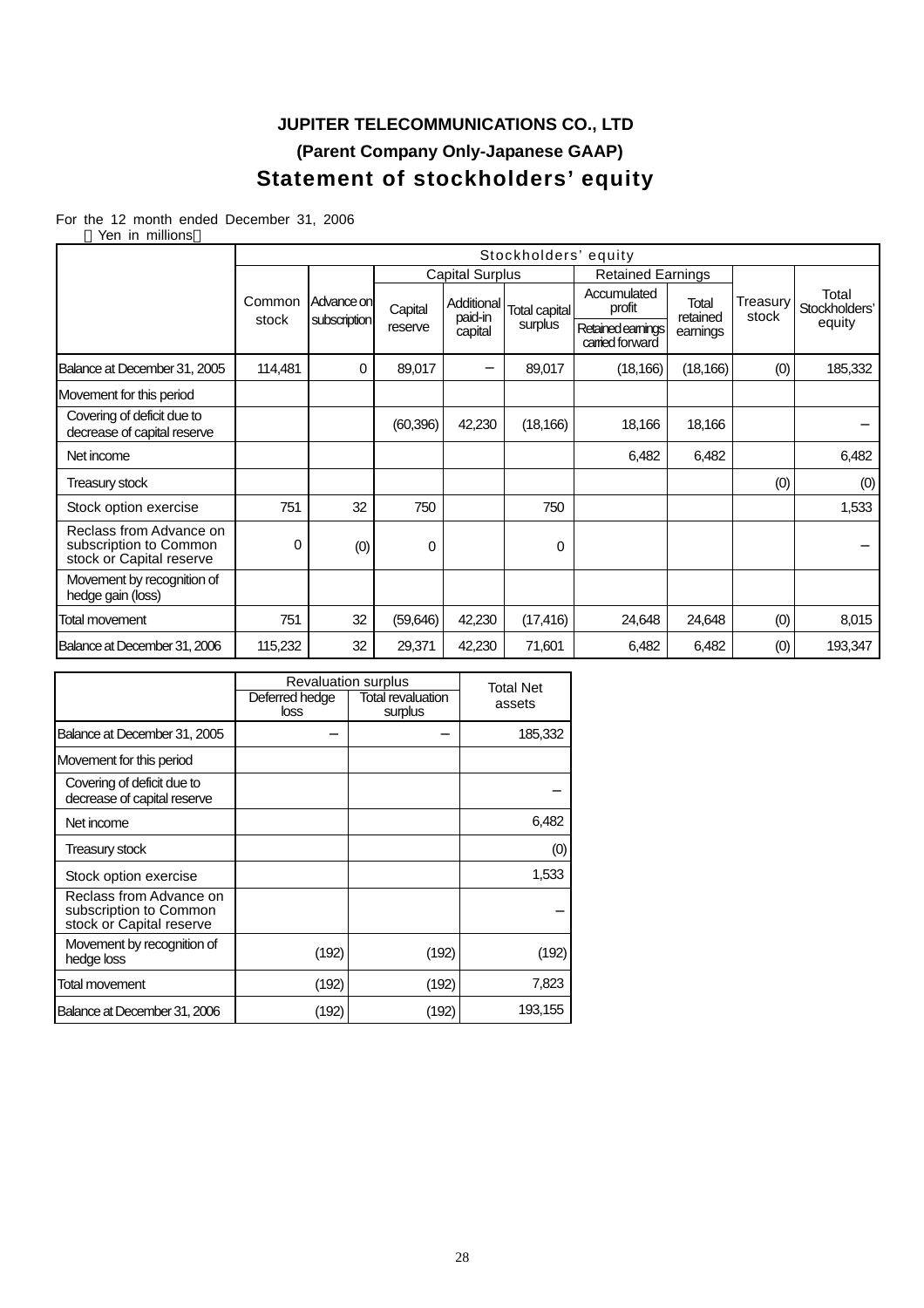#### For the 12 month ended December 31, 2007 Yen in millions

|                                                                               |         | Stockholders' equity |         |                        |                                 |                                      |                   |                   |                        |
|-------------------------------------------------------------------------------|---------|----------------------|---------|------------------------|---------------------------------|--------------------------------------|-------------------|-------------------|------------------------|
|                                                                               |         |                      |         | <b>Capital Surplus</b> |                                 | <b>Retained Earnings</b>             |                   |                   |                        |
|                                                                               | Common  | Advance on           | Capital | Additional<br>paid-in  | <b>Total capital</b><br>surplus | Accumulated<br>profit                | Total<br>retained | Treasury<br>stock | Total<br>Stockholders' |
|                                                                               | stock   | subscription         | reserve | capital                |                                 | Retained earnings<br>carried forward | earnings          |                   | equity                 |
| Balance at December 31, 2006                                                  | 115,232 | 32                   | 29,371  | 42,230                 | 71,601                          | 6,482                                | 6,482             | (0)               | 193,347                |
| Movement for this period                                                      |         |                      |         |                        |                                 |                                      |                   |                   |                        |
| Net income                                                                    |         |                      |         |                        |                                 | 6,327                                | 6,327             |                   | 6,327                  |
| JTV merger                                                                    |         |                      |         | 51,902                 | 51,902                          |                                      |                   |                   | 51,902                 |
| <b>Treasury stock</b>                                                         |         |                      |         |                        |                                 |                                      |                   | (7,520)           | (7,520)                |
| Stock option exercise                                                         | 1,486   |                      | 1,486   |                        | 1,486                           |                                      |                   |                   | 2,972                  |
| Reclass from Advance on<br>subscription to Common<br>stock or Capital reserve | 16      | (32)                 | 16      |                        | 16                              |                                      |                   |                   |                        |
| Movement other than<br>Stockholders' equity item                              |         |                      |         |                        |                                 |                                      |                   |                   |                        |
| Total movement                                                                | 1,502   | (32)                 | 1,502   | 51,902                 | 53,404                          | 6,327                                | 6,327             | (7,520)           | 53,681                 |
| Balance at December 31, 2007                                                  | 116,734 |                      | 30,873  | 94,132                 | 125,005                         | 12,809                               | 12,809            | (7,520)           | 247,028                |

|                                                                               | <b>Revaluation surplus</b> |                              |              |                         |
|-------------------------------------------------------------------------------|----------------------------|------------------------------|--------------|-------------------------|
|                                                                               | Deferred hedge<br>loss     | Total revaluation<br>surplus | Stock option | <b>Total Net assets</b> |
| Balance at December 31, 2006                                                  | (192)                      | (192)                        |              | 193,155                 |
| Movement for this period                                                      |                            |                              |              |                         |
| Net income                                                                    |                            |                              |              | 6,327                   |
| JTV merger                                                                    |                            |                              |              | 51,902                  |
| Treasury stock                                                                |                            |                              |              | (7,520)                 |
| Stock option exercise                                                         |                            |                              |              | 2,972                   |
| Reclass from Advance on<br>subscription to Common<br>stock or Capital reserve |                            |                              |              |                         |
| Movement other than<br>Stockholders' equity item                              | (392)                      | (392)                        | 14           | (378)                   |
| Total movement                                                                | (392)                      | (392)                        | 14           | 53,303                  |
| Balance at December 31, 2007                                                  | (584)                      | (584)                        | 14           | 246,458                 |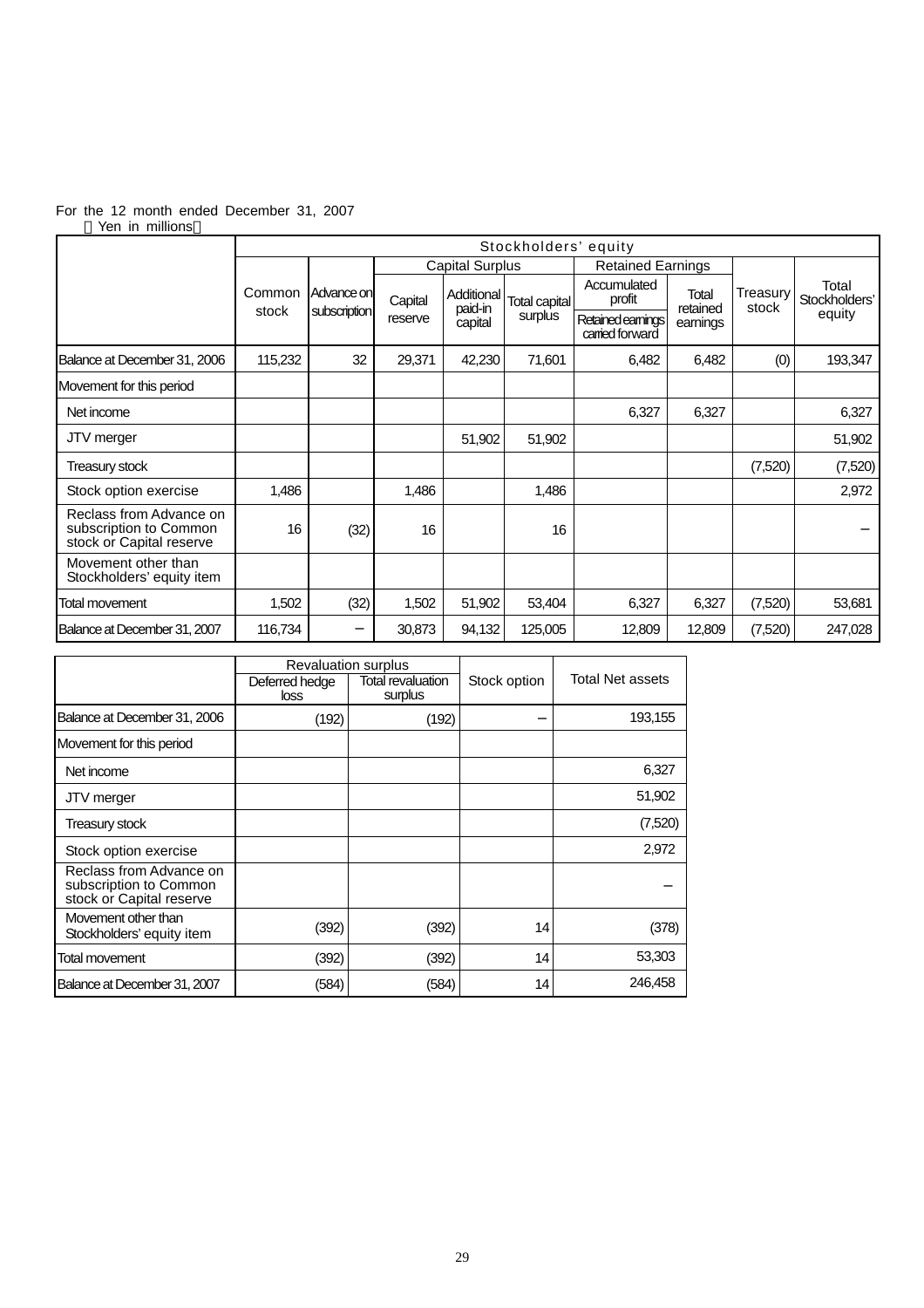#### **Significant Accounting Policies**

1. Securities Valuation Method

Investments to subsidiaries and affiliates Acquisition cost by the moving average method Other investments Non-marketable Securities Acquisition cost by the moving average method

2. Inventory Valuation

Lower of cost or market by the moving average method

3. Depreciation Method of Tangible Fixed Assets

The straight-line method is applied.

| <b>Buildings</b>        | $15 - 50$ years |
|-------------------------|-----------------|
| Other structures        | $10 - 60$ years |
| Machinery and equipment | $4-15$ years    |

4. Amortization Method of Intangible Fixed Assets

Straight-line method

With regard to software for in-house use, straight-line method over estimated in-house useful life (5 years).

With regard to goodwill, straight-line method over 10 years

5. Long term Prepaid Expenses

Amortized using straight-line method.

- 6. Deferred Charges
	- Stock Issue Charges

Amortized equally pursuant to the provisions of the Commercial Code.

- 7. Allowance and Reserve
	- (1) Allowance for Bad debts

Calculate based on historical bad debt ratio approach for general receivables and on debtor's financial evaluation approach for particular doubtfuls.

- 8. Important foreign exchange hedge method
	- (1) Hedge accounting method

Deferred hedge method is applied. When allotment is applicable, such method is used.

(2) Measure and object for hedge

Hedge measure: Foreign exchange reserve, and interest swap

Object for hedge: Account receivables and payables in foreign currency, and interest of debt loans with variable interest rate

(3) Hedge policy

The Company tries to minimize the risks of foreign exchange fluctuations of account receivables and payables in foreign currency as well as the risks of fluctuations of interest rate for debt loans based on the Company's internal regulations.

(4) Valuation of hedge

Valuation is done comparing reserved rates and actual rates at closing dates and settlement dates. With regard to interest swap, valuation is done by the interest risk as object for hedge being diminished.

9. Lease transaction

Except for finance lease where ownership is expected to transfer to the lessee, the accounting method for lease transactions in conformance with accounting policy of general lease transaction is applied.

10. Consumption Taxes

Consumption taxes are excluded from income and expenses in Statement of Operations, and net of payables / receivables of Consumption Taxes are recorded in Balance Sheet.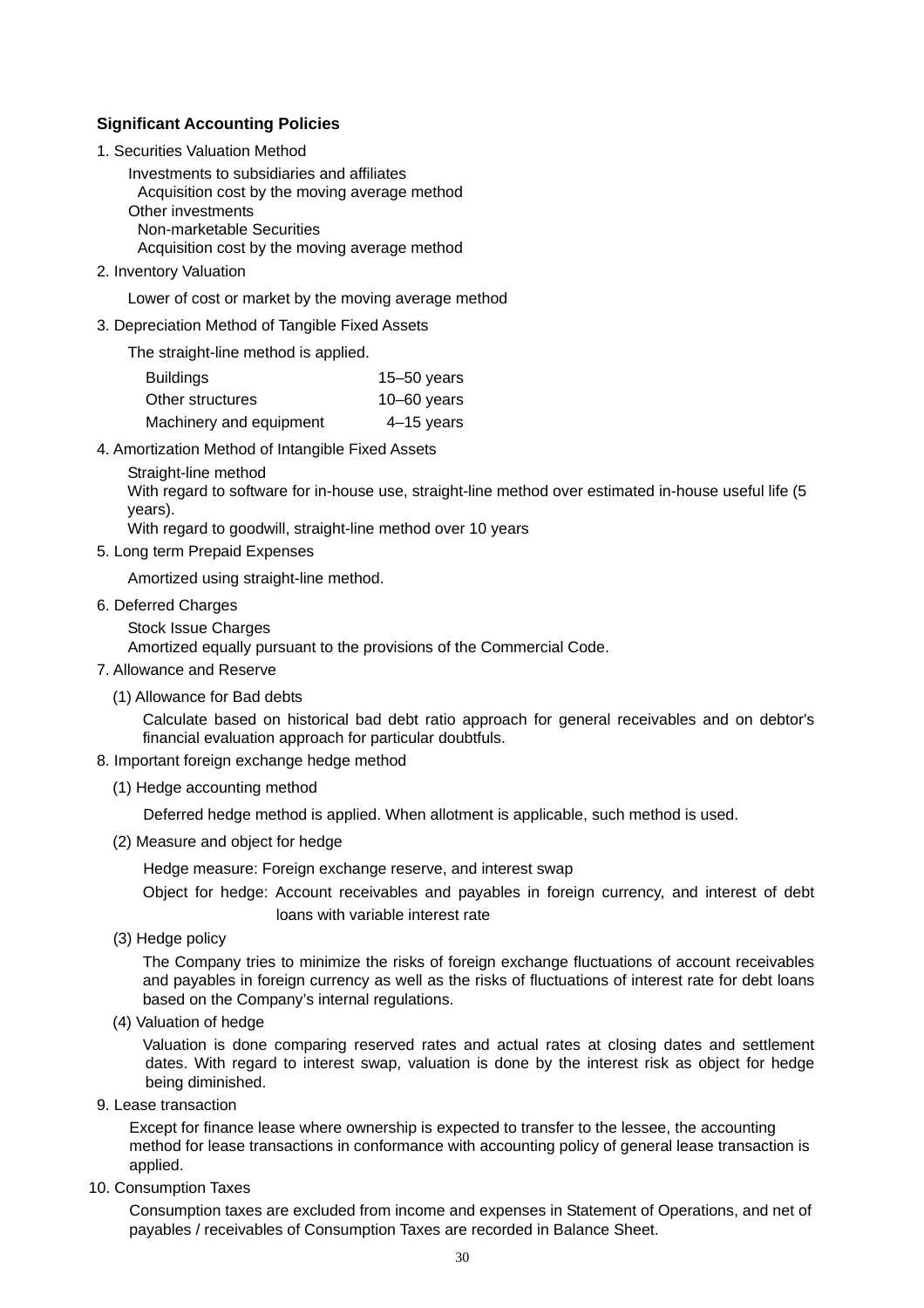#### **Change of Significant Accounting Policies**

#### **Accounting Standard for Business combination**

Effective from the fiscal year 2007,the company adopted "Accounting Standard for Business combination"(Accounting Standards Board of Japan on October 31, 2003), "Accounting Standard for Business Separation"(Financial Accounting Standards Implementation Guidance No.7 on December 27, 2005), and "Implementation Guidance for Accounting Standard for Business combination and Separation"(Financial Accounting Standards Implementation Guidance No.10 on December 22, 2006).

#### **Business Combination**

For the year ended December 31, 2007

The company merged with JTV on September 1, 2007 and applied purchase method of accounting for this business combination.

1. Merger outline

(1)Name of merged company and their business

Company name: Jupiter TV Co.,Ltd.

Main business: Management of program supply business for cable and direct-to-home satellite service providers, etc.

(2)Purpose of merger

The merger enable us to provide services in the multiple pay channel broadcasting market consistently from the program producing and supplying business to the program distribution business to the customer. By this, we will make maximum use of our management resources such as financial power, customers and, thorough production, organization and distribution of high-quality attractive television programs, increase the number of our cable television subscribing households as well as intensify and differentiate our services. At the same time, we will promote the expansion of the business of cable television operators (other than our group) and direct-to-home satellite service providers.

In addition, we will also aim for the expansion of our cable television business and the program supply business to enhance our corporate value by activating the multiple pay channel broadcasting market with higher quality of the programs as the driving force.

(3)Date of the merger

September 1, 2007

(4)Legal form of this merger

The company merged with JTV by an absorption-type merger and become the surviving company.

(5)Company name after merger

Jupiter Telecommunications Co.,LTd.

2. Term for operating result of merged company included

From September 1 to December 31, 2007

3. Acquisition costs and the details

| Costs for J:COM shares | ¥51,902 million |
|------------------------|-----------------|
| Advisory cost          | ¥399 million    |
|                        | ¥52,301 million |

4. Type of stock issued to JTV shareholders, merger ratio and its basis, and number of stock

issued and its appraisal value.

(1) Type of stock and its ratio

1.40665 common shares of J:COM are allocated to 1 common share of JTV.

(2)Basis for merger ratio

The company sought valuation analysis advice from Nikko Cordial Securities Inc. and Goldman Sachs Co.,Ltd. Based on those analysis, we negotiated with JTV and determined the merger ratio.